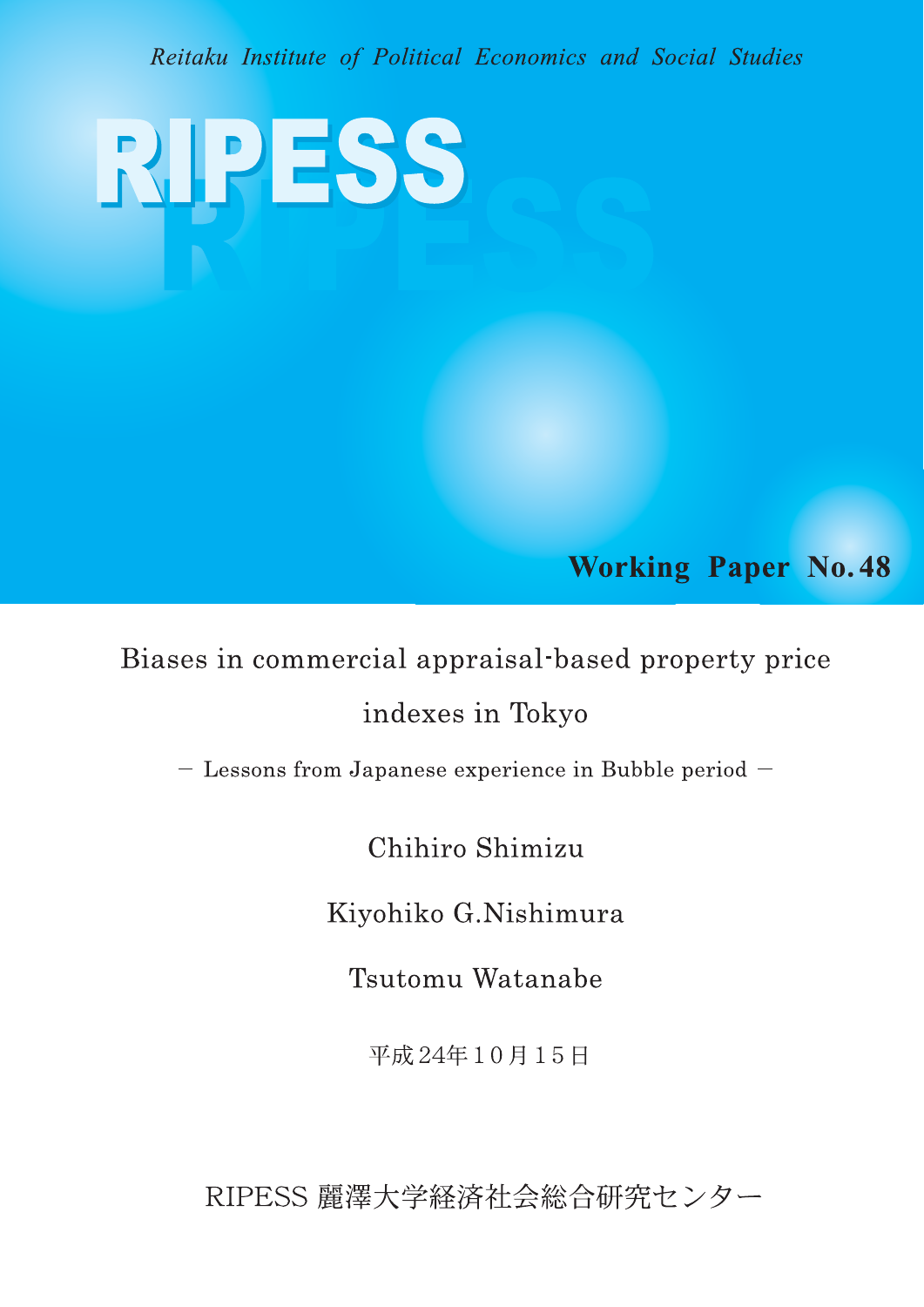# Biases in commercial appraisal-based property price indexes in Tokyo*<sup>∗</sup>*

Lessons from Japanese experience in Bubble period

Chihiro Shimizu*†* Kiyohiko G.Nishimura*‡* ,Tsutomu Watanabe*§*

Oct 15, 2012

#### **Summary**

This paper seeks to investigate the nature and magnitude of the distortion in appraisal land price information according to change in the market, with a special focus on the Government's Published Land Prices. In Japan, there is an item of land price information, the so-called Koji-Chika (PLPS: Published Land Price Information System), that is a survey of fair market value by qualified appraisers. The valuation error of this land price information was analyzed using the following method. First, hedonic price indexes were constructed based on both actual transaction prices and the Published Land Prices, they were then compared to detect possible distortions in the governmental price information. The possibility of structural change in the Japanese real estate markets was also studied and its effect on price indexes was considered. Analysis of the Tokyo metropolitan area took place between 1975 and 1999. Large and systematic discrepancies between actual transaction prices and the Published Land Prices were identified, which might suggest that there are serious problems with the governmental information system. It is believed that it is necessary to consider this issue in the context of the entire real estate appraisal system in Japan.

*Key Words* :Hedonic approach; Structural change; Valuation eroor problem; Smoothing problem; Client influence problem; Appraisal based price indexes; Transaction based price indexes; Public land prices

*JEL Classification* :R33

## **1 Introduction**

The boom and bust of property prices during the age of the so-called bubble economy affected the economy in general as well as all aspects of life in Japan and its economic system.

*<sup>∗</sup>*This paper was presented at "the International Conference on Commercial Property Price Indicators", organized by Eurostat, ECB, IMF and BIS, OECD (5/10-11,2012,Frankfurt- Germany). We would like to thank Erwin W. Diewert, Bert Balk, Mick Silver and Neil Crosby for discussions and comments. The second author's contribution was mostly made before he joined the Policy Board. This research is a part of the project on "The Evolution of the Property Price Indexes" funded by a JSPS Grant-in-Aid for Scientific Research (B 23330084).

*<sup>†</sup>*Correspondence: Chihiro Shimizu, Reitaku University & The University of British Columbia, Kashiwa, Chiba 277-8686, Japan. E-mail: cshimizu@reitaku-u.ac.jp.

*<sup>‡</sup>*The deputy Govenor, Bank of Japan

*<sup>§</sup>*The University of Tokyo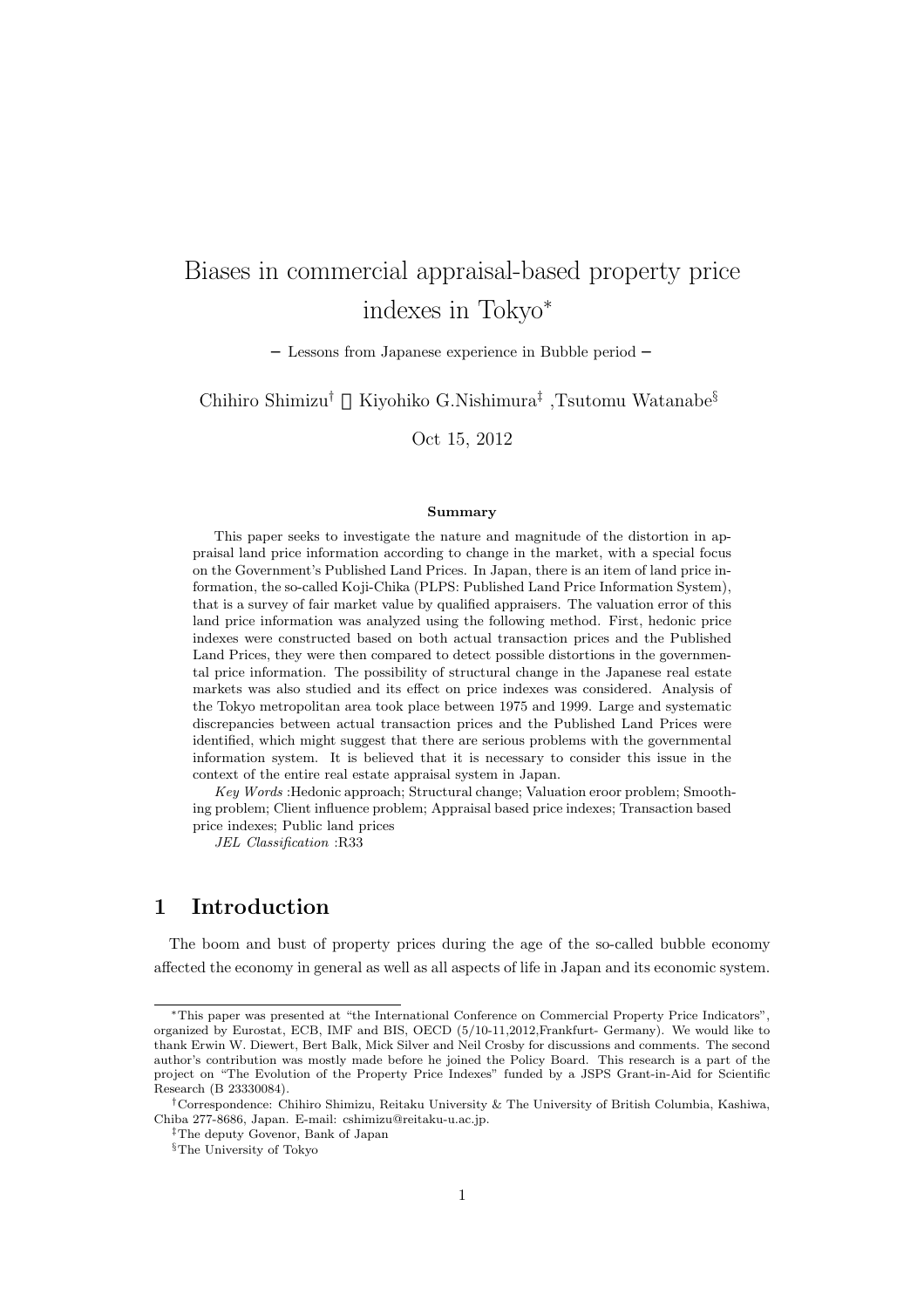We wondered how much property prices had risen in the boom period and subsequently fallen in the post bubble period.

This might seem to be a very simple question, but at the height of the bubble and amid the subsequent abrupt collapse process, no one was able to answer it. As a result of this, many problems arose with respect to policy management during the bubble era and especially following the collapse of the bubble. The most typical problem was the one surrounding financial institutions' disposal of bad loans. Since no real estate price index/real estate price information existed that made it possible to capture real estate market conditions, it was not possible to calculate correct bad loan debt amounts, and it took a long time until policy measures were implemented, including the injection of public funds. This was a major factor leading to the prolonged economic stagnation known as the "lost decade."

This does not mean, however, that there were no real estate price indexes in Japan during the bubble era and the subsequent period of collapse. Multiple real estate price indexes were published by the private and public sectors. The Japan Real Estate Institute's Urban Land Price Index is one of Japan's leading real estate price indexes. Originating as a real estate market survey prior to World War  $II<sup>1</sup>$ , this index has been published since 1955. In the public sector, the Published Land Price has been published since 1970 by the Ministry of Land, Infrastructure, Transport and Tourism. In other words, even during the bubble era and the subsequent period of collapse, real estate price indexes existed.

In that case, the question of why these real estate price indexes were not effective in policy management during the bubble era and the subsequent collapse process is a vital one. The most significant factor is that the results shown by these real estate indexes diverged significantly from both the transaction price levels and trends being observed by participants in the actual market. What was the cause of this?

One cause suggested during the series of policy-related discussions following the bubble's collapse was that there were significant errors in the real estate appraisal value (prices) forming the raw data for creating the indexes. That is, neither the Urban Land Price Index nor the Published Land Price were indexes created with actual transacted prices; instead, they were based on the appraisal value determined by real estate appraisers (appraisalbased indexes). Generally, in the case of "price indexes," prices transacted on the market are used. However, as is evident in the case of Japan, in the creation of real estate price indexes – especially commercial real estate price indexes – that it is not unusual for real estate appraisal value to be used. It is not only the Japanese Urban Land Price Index and Published Land Price – commercial real estate price indexes published in China and Korea are also based on real estate appraisal value. Investment Property Databank (IPD), which supplies property return (income return and capital growth) indexes for 24 countries, focusing on the UK, creates its indexes based on appraisal value.<sup>2)</sup>The NCREIF capital value(real estate prices) index – a leading U.S. real estate investment index – is also, like

<sup>1</sup>Surveying for Urban Land Price Indexes began on a trial basis in 1926 by "*Nihon Kangyo Ginkou*"(Japan National Industrial Bank).

<sup>2</sup> ) For details of IPD's real estate investment index, see http://www1.ipd.com/Pages/default.aspx.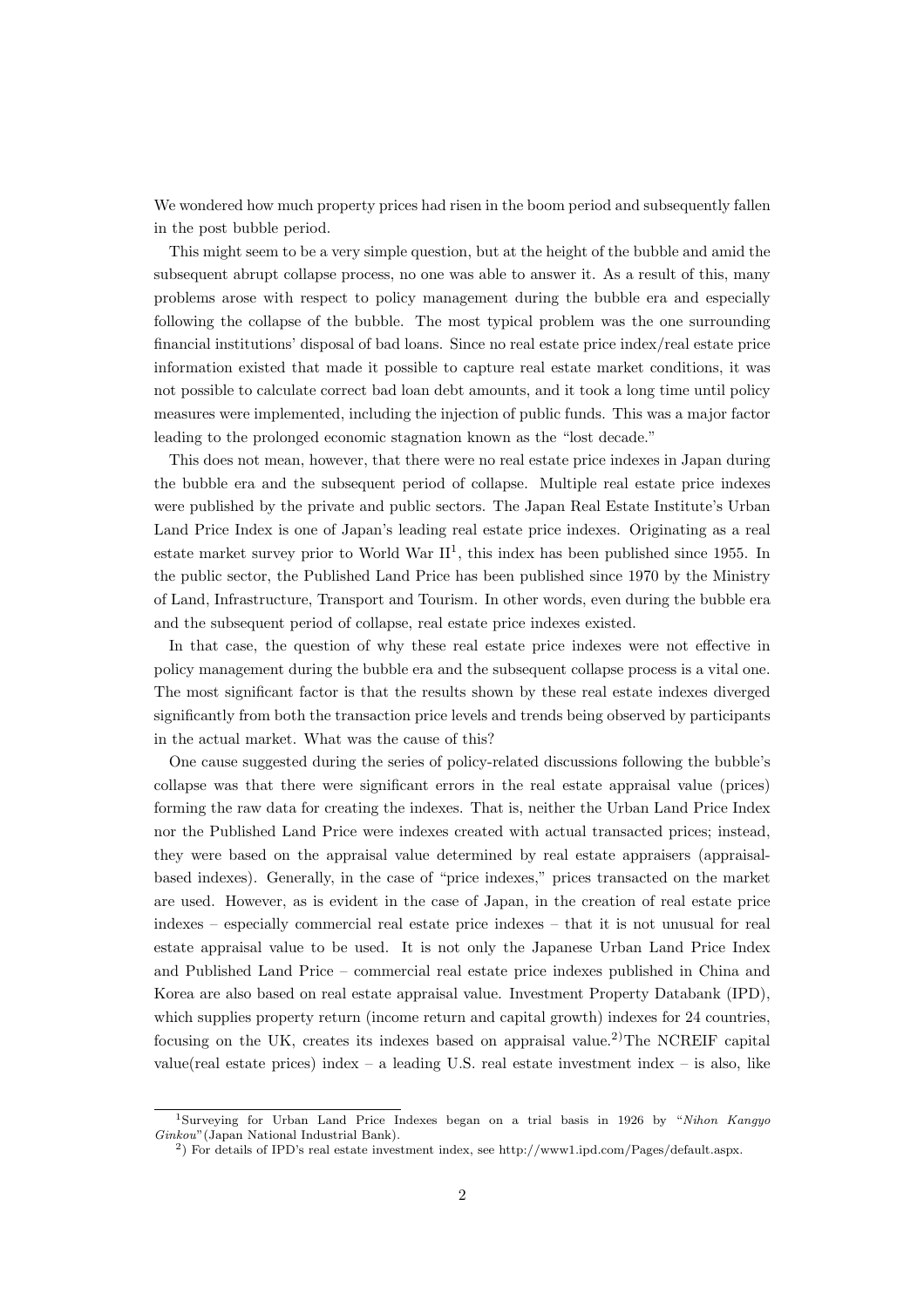IPD's index, a real estate investment index based on appraisal evaluation amounts.3) In recent years, on the other hand, commercial price indexes based on transaction prices have also come to be published, such as the U.S. Moody's/REAL Commercial Property Price Index (CPPI) and the MIT/CRE Transaction Based Index  $(TBI)^{4}$ In addition, IPD is developing a transaction price-based index.<sup>5)</sup>

Thus, an important point that arises with regard to the creation of commercial real estate price indexes is the question of selecting the data, along with the issue of the calculation method. The question is whether to use transaction price data, to use real estate appraisal value, or to select a different method.<sup>6)</sup>

Focusing on Japan's bubble era, the aim of this paper is to statistically clarify problems that occur with Japan's commercial real estate price indexes, as well as to outline issues relating to the preparation of future commercial real estate price indexes. Specifically, we will clarify the accuracy of the commercial real estate price indexes able to be used during the bubble era and the extent to which they were distorted.

First, with regard to real estate price index creation, we will outline how real estate appraisal value came to be used in Japan. The first reason is the problem of limited data. Commercial real estate and industrial real estate transactions in particular are extremely few in number compared to other asset/service or housing transactions, and collecting sufficient data is difficult. The second reason is the problem of heterogeneity inherent in the real estate market. Heterogeneity is especially pronounced for commercial real estate. As a result of this, advanced quality adjustment must be performed when aggregating such data. In terms of the problem of insufficient data, it is not just a problem of there not being enough data to perform aggregation; since the liquidity is extremely low, it also involves the problem of there being the possibility of observing only one specific transaction.

Specifically, a large amount of prime Japanese commercial land is owned by big corporations, such as former zaibatsu conglomerates, and it is extremely rare for transactions involving this land to occur; on the other hand, transactions involving small- and mediumscale commercial real estate occur frequently. In such a case, there is a possibility that the problem of sample selection bias will occur when creating real estate price indexes.

In order to avoid these problems, real estate price indexes were constructed by performing quality adjustment using a real estate appraisal evaluation method and determining the real estate transaction price even if the transaction did not occur. In light of this, the question that arises is why indexes using real estate appraisal value deviated from the market conditions in the bubble era and the bubble collapse era. To answer this, it is necessary to outline the relationship between "real estate appraisal value," "market prices," and "transaction prices." The problems that may be foreseen shall here be broadly categorized into: a) problems of defining the price determined by real estate appraisers, and b) technical

<sup>3</sup> ) NCREIF: (http://www.ncreif.org/)

<sup>4</sup> ) http://web.mit.edu/cre/research/credl/rca.html

<sup>5</sup> )For details of IPD's transaction price-based index, see Devaney and Diaz (2009).

<sup>&</sup>lt;sup>6</sup>) With regard to problems surrounding data selection and calculation methods, refer to Diewert, et al. (2012).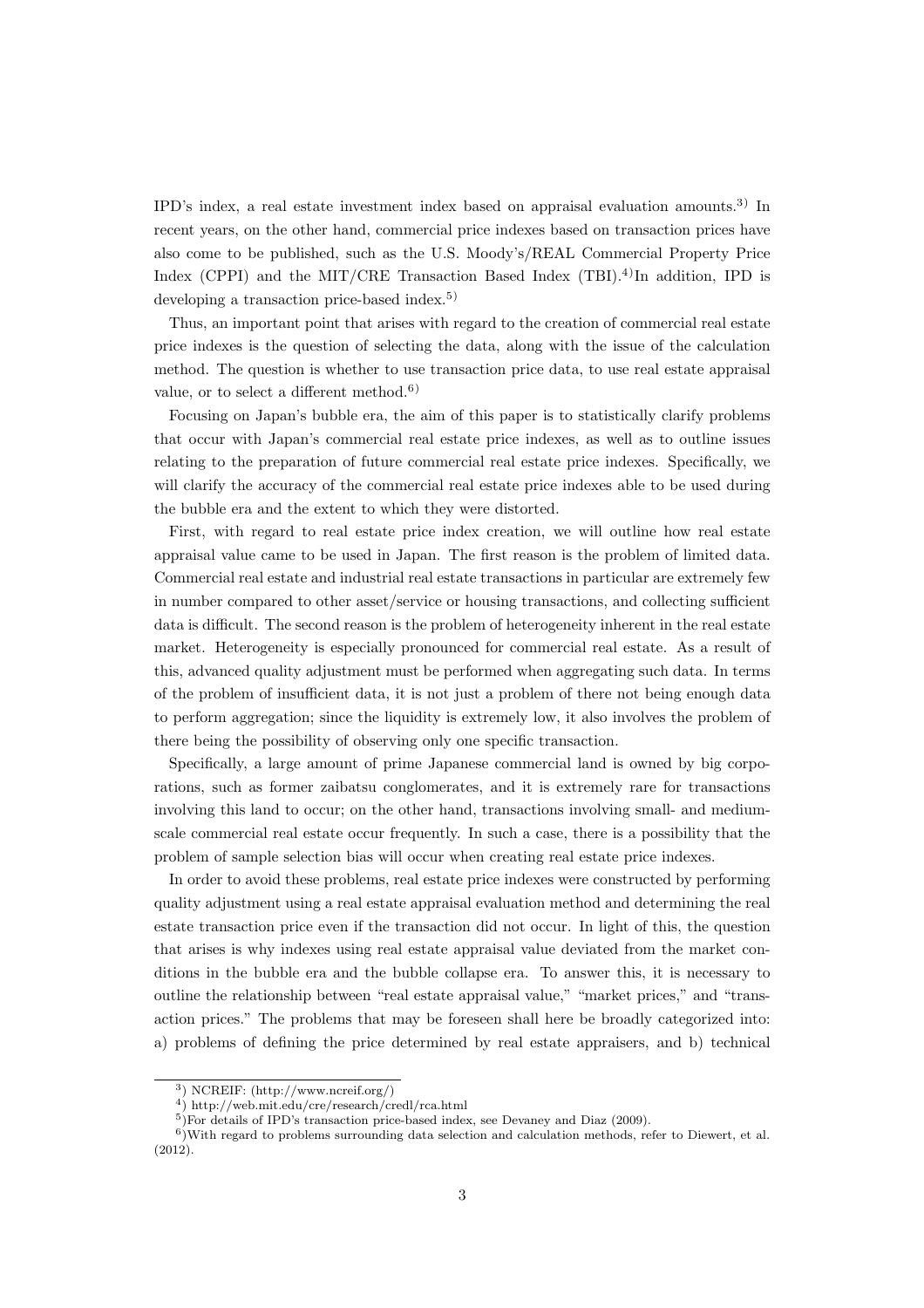problems.

First, let us look at the former. Many discussions have been held both in Japan and abroad surrounding real estate appraisal value. In Japan, the real estate appraisal value set by real estate appraisers should determine the "fair value." And as far as the concept of "fair value" is concerned, discussion of whether it is the "ideal value (sollen)" or the "actual value (sein)" that should be evaluated has been ongoing for a long time. The current definition, revised in 2002, defines "fair value" as the "fair value representing the market value that would be produced in a market meeting conditions assumed to be reasonable in the present socio-economic circumstances for real estate that has marketability." In other words, insofar as is possible, the price transacted on the market  $-$  i.e., the "actual value"  $-$  should be evaluated.

Meanwhile, prices are categorized under the following definitions in England: the actually transacted price (comparables), the market price, and the investment value or worth.<sup>7)</sup> In the U.S., appraisal value fall under the definition of the "most probable price."8) In Germany, there is a pronounced tendency for real estate appraisers to determine what they consider the "ideal price" rather than reflecting market fluctuations. As a result of this, it is known that the appraisal value has a strong tendency to diverge from the market price. In light of this, as far as real estate appraisal value are concerned, we are confronted with the following problem: the nature of the prices that are sought varies by country.9)

The next issue is technical problems. A number of studies have been conducted concerning the gap between real estate appraisal evaluations and market prices. Looking at past studies, one can see that the following issues occur with respect to real estate appraisal value: the so-called "valuation error" problem, "smoothing" problem, and "client influence" problem.

Cole, Guilkey and Miles (1986) Jeffries (1997),Shimizu and Nishimura(2006) for example, statistically checked the difference between transaction prices and appraised values. Crosby (2000) is an international comparison study of impact on valuation accuracy caused by different social structure in each country. Geltner, Graff and Young (1994), Geltner (1997, 1998) Bowles, McAllister, and Tarbert (2001) dealt with the impact of appraisal error to property index and pointed out time-lag structure in appraisal-based index.

<sup>7</sup> )For details see, Royal Institution of Chartered Surveyors (RICS), RICS Valuation – Professional Standards

Incorporating the International Valuation Standards, March 2012

<sup>&</sup>lt;sup>8</sup>)"The most probable price (in terms of money) which a property should bring in a competitive and open market under all conditions requisite to a fair sale, the buyer and seller each acting prudently and knowledgeably, and assuming the price is not affected by undue stimulus. Implicit in this definition is the consummation of a sale as of a specified date and the passing of title from seller to buyer under conditions whereby: the buyer and seller are typically motivated; both parties are well informed or well advised, and acting in what they consider their best interests; a reasonable time is allowed for exposure in the open market; payment is made in terms of cash in United States dollars or in terms of financial arrangements comparable thereto; and the price represents the normal consideration for the property sold unaffected by special or creative financing or sales concessions granted by anyone associated with the sale."(Appraisal Institute, (2002))

<sup>&</sup>lt;sup>9</sup>)The International Valuation Standards Council (IVSC) defines the market price as "the estimated amount for which a property should exchange on the date of valuation between a willing buyer and a willing seller in an arm's-length transaction after proper marketing wherein the parties had each acted knowledgeably, prudently, and without compulsion" and is attempting to move forward with the international standardization of real estate appraisal evaluation systems. However, there are many countries that are not complying with this movement, including Japan and South Korea.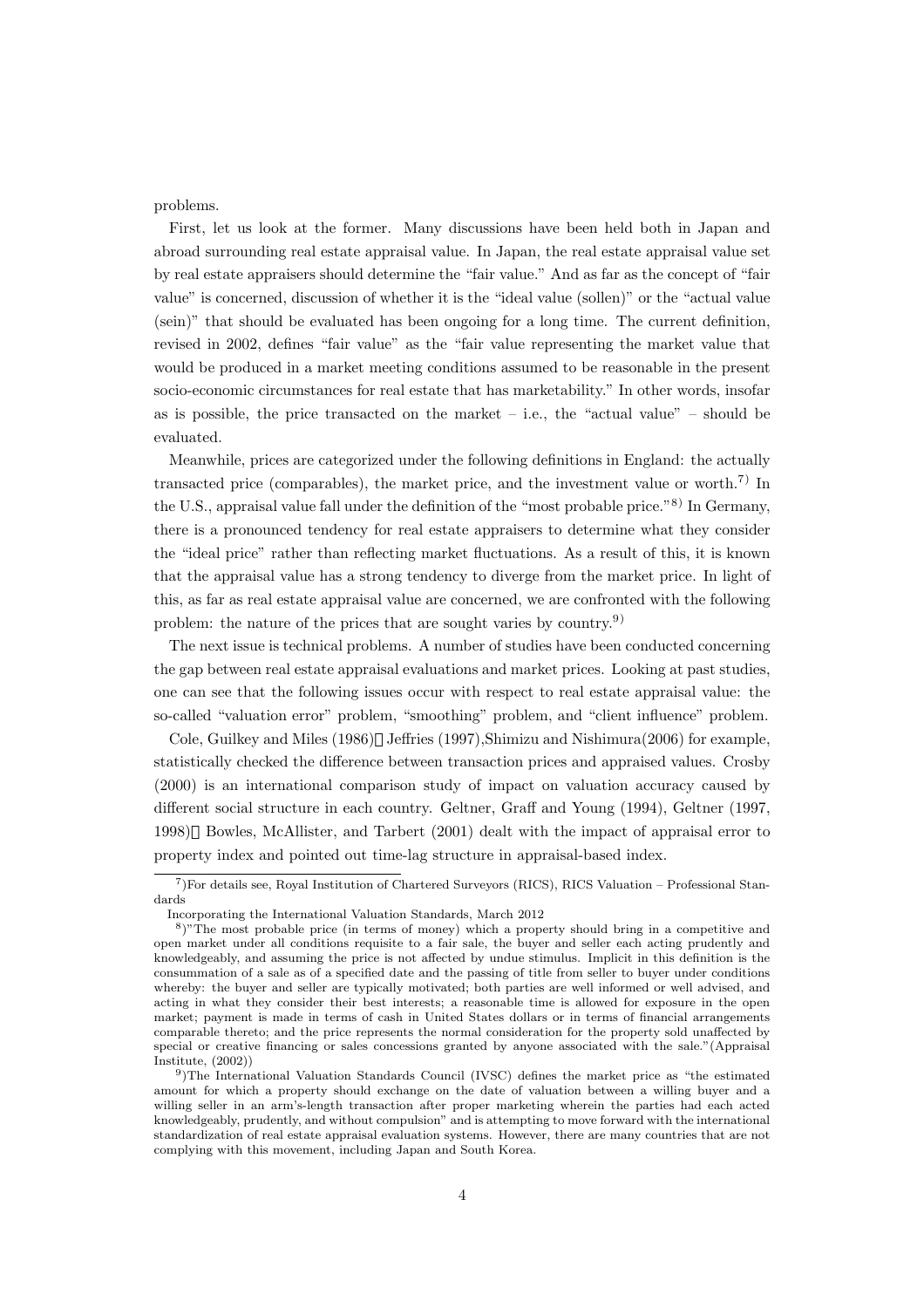In addition to technical aspect in appraisal practice, the independency of appraisers is another serious issue. Gallimmore and Wolverton (1997), Kinnard, Lenk and Worzala (1997) and Wolverton (2000) suggested the possible bias caused by clients and appraisal fee related to appraised value.In other words, with respect to appraisal value, there is a problem of the price being distorted due to the client influencing the real estate appraisal. This is known as the Client Influence Problem.

It is possible that Japan's commercial real estate price indexes have not functioned properly due to distortion of real estate appraisal value caused by this kind of problem. As a result, careful judgments are required when creating commercial real estate price indexes and employing real estate appraisal value. On the other hand, there are many problems even if transaction prices are employed. As explained earlier, since there is an insufficient amount of data for creating indexes and considerable heterogeneity, it is necessary to establish a method for adjusting quality.

In our opinion, our discussion should be based on transaction price information since transaction prices are resources of all property price information. We summarised types and characteristics of property price information and explained its statistical meaning. Then we developed a price index through the Hedonic Approach based on transaction price information in Tokyo area. For commercial sector, the database was constructed on transaction information in three core Wards in Tokyo, namely Chiyoda-Ward, Chuo-Ward and Minato-Ward. In those areas, we collected historical transaction information as many as possible. And finally, an empirical analysis was undertaken between the hedonic-based index and two most frequently used property price information in Japan. One is *Published Land Price* produced by the MLIT and the other is *Urban Land Price Index* by Japan real Estate Institute. Above all, we compared the transaction-based index with another hedonic-based index on *Published Land Price* information so that we can analyse bias of appraisal-based *Published Land Price*.

## **2 Type and characteristics of real estate price information: Data source for the Commercial Property Price Indexes**

We have several kind of information on property price. This was once described as a situation of "four prices for one commodity". Thus, it is necessary to make it clear what "property price" means, what kind of information is available and what characteristics the information has.

## **2.1 Multi prices for one property**

We have property price information published by government offices. They are *Published Land Price*(*PLP*)and *Sales comparables* by the MLTI, *Land Price Survey*(*LPS*) by each pre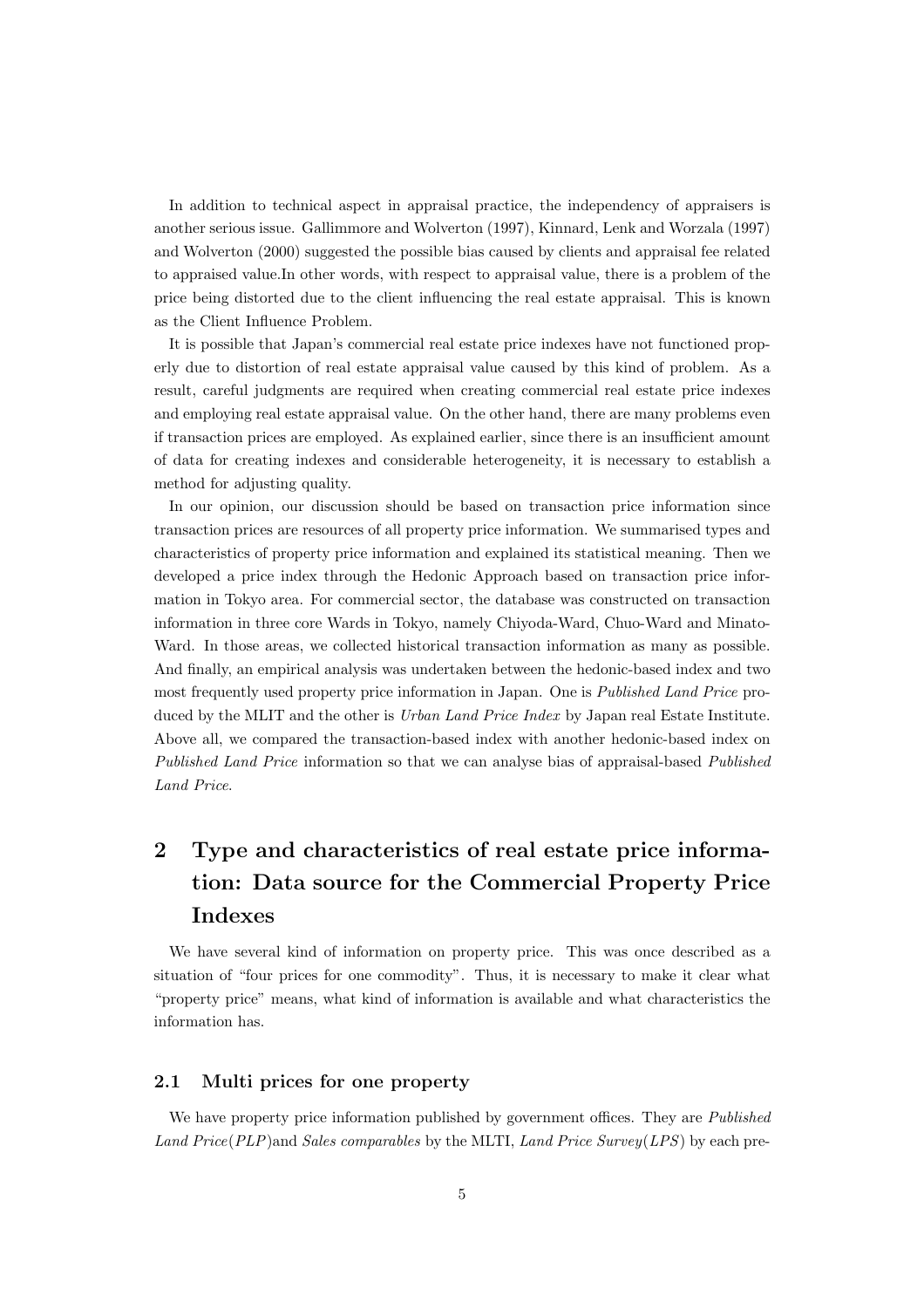fecture, *Land value for Inheritance Tax* by National Tax Office and *Land value for Property Tax* by each municipal office.

Additionally, private company or think tanks have produced their own research. They are; *Nikkei Real Estate Information* has been issued by Nikkei Business Publications, *Urban Land Price Index* (*ULPI*) by Japan Real Estate Institute, *IPD Property Index* (IPD) by the Investment Property Databank, *ARES J-REIT Property Index* (ARES) by The Association fro Real Estate Securitization, and *MUTB-CBRE Real Estate Investment Index* by Mitsubishi-UFJ Trust Bank & CB Richard Ellis (See, Table1).

The information is divided into two categories. The first one includes the index of which object is to observe land price change in time series. The second one consists of information, which provides with estimated land price in certain areas.

As for the former, *Urban Land Price Index* had been the only single index available for long time, but new indexes such as *IPD Property Index*, *ARES J-REIT Property Index* and *MUTB-CBRE Real Estate Investment Index* have recently joined the group. The methodology of index construction of *Urban Land Price Index* (*ULPI*) and the latter three indexes are entirely different. The *ULPI* estimates the ternds of Land prices, and the other indexes measure the investment return; income rerurn, capital return and the total return(income return + capital return). And, the *ULPI* have appraised the certain sites(Land) half-yearly to produce their ULPI while the other property informations; PLP, LPS and tax purposed assessed value aim to investigate price level on either appraisal value, market estimate or transaction information.

In addition, reporting of the *MUTB-CBRE Real Estate Investment Index* ceased in 2010. Similarly, the STB Research Institute, which published the first *STIX real estate investment index* in Japan in 1997, ceased reporting of the index in 2008 because it had become difficult to obtain the raw data. Besides these, reporting of the *Sumitomo Life Insurance Research Institute Index* published by the Sumitomo Life Insurance Research Institute ceased with the institute's demise. From 2000 to 2005, when expansion of the real estate investment market was anticipated, there was a glut of commercial real estate price indexes. However, from 2005 to 2010, companies continued to go out of business or ceased performing index provision activities. Furthermore, since they were calculated using differing methods, the trends showed by the indexes varied and this caused confusion among users.

There are significant lessons to be learned from this. First, there is the issue of comparability. Results calculated separately using different methods lack comparability and lead to confusion. In view of this, when it comes to attempts to develop internationally comparable indexes, insofar as is possible, a common calculation method must be used. Second, it is extremely important to ensure the stability and continuity of index provision by building them into policy management. In view of this, the Japanese experience makes it clear that the public sector should assume a major role as a leading administrator of real estate price indexes.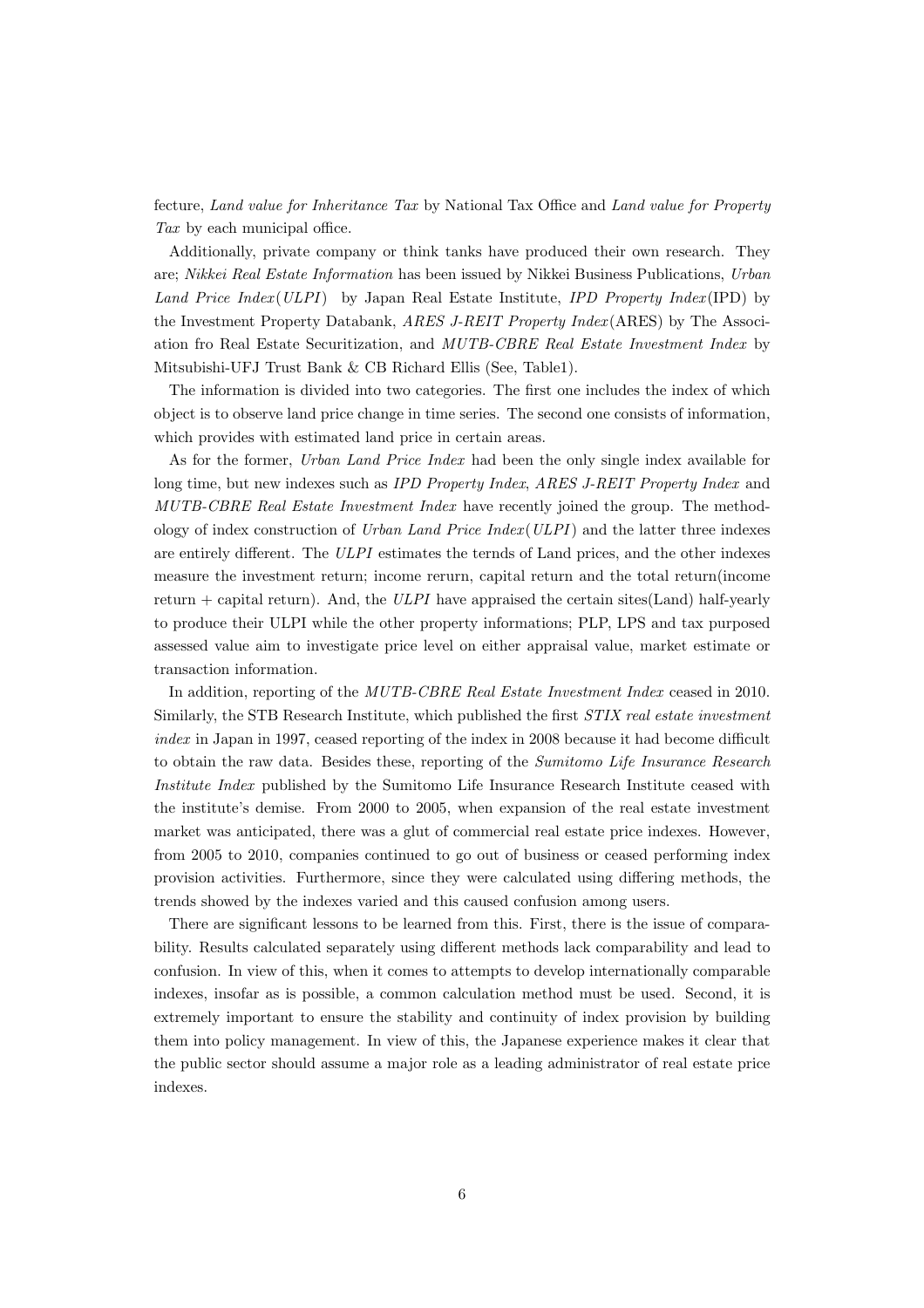| <b>Survey</b>                                           | Organisation                                                      | Type1       | Type2         | Frequency         | Availability* |
|---------------------------------------------------------|-------------------------------------------------------------------|-------------|---------------|-------------------|---------------|
| Published Land Price Survey                             | The Ministry of Land, Trafic and<br>Infrastructure                | Appraisal   | Price & index | Annual            | 1970          |
| <b>Land Price Survey</b>                                | Prefectural and city governents                                   | Appraisal   | Price         | Annual            | 1975          |
| Assesed value for Inheritance Tax                       | National Tax Administration<br>Agency                             | Assessment  | Price         | Annual            | 1963          |
| Assesed value for Fixed Asset Tax                       | Municipal governments                                             | Assessment  | Price         | Every three years | 1950          |
| Sales Comprables                                        | Ministry of Land, Infrastructure,<br><b>Transport and Tourism</b> | Transaction | Price         | Monthly           | 2006**        |
| Nekkei Real Estate Information                          | Nikkei Business Publications, Inc.                                | Transaction | Price         | Monthly           | 2002          |
| <b>Urban Land Index</b>                                 | Japan Real Estate Association                                     | Appraisal   | Index         | Bi-annually       | 1955          |
| <b>IPD</b> Property Index                               | IPD: Investment Property Databank                                 | Appraisal   | <b>Index</b>  | Monthly           | 2001          |
| <b>ARES JREIT</b><br>Property Index                     | The Association fro Real Estate<br>Securitization                 | Appraisal   | <b>Index</b>  | Quarterly         | 2001          |
| <b>MUTB-CBRE Real Estate</b><br><b>Investment Index</b> | Mitsubishi-UFJ Trust Bank & CB<br><b>Richard Ellis</b>            | Appraisal   | <b>Index</b>  | Yearly            | 1968          |

Table 1: Commercial Real Estate Price Information in Japan

\*\*Sales comparables are owned Appraisal Association before 2006.

## **2.2 Transaction price & comparables, appraised value& value for tax purposes**

We have a few types of property price such as Transaction Price, Appraised Price and Price for Tax and investigate these in detail in this section.

## **2.2.1 Transaction prices and transaction data**

Generally, price means transaction price in economic activities. However, we must bear in mind the fact that there is a gap between the Asking Price and Contract Price in the property market since each transaction price is decided finally through individual negotiation (Shimizu, Nishimura and Watanabe (2011)).

It is very difficult to collect transaction price information in Japan compared to western countries. However, there is transaction price information, which is called *Transaction Comparables* or *Torihiki Jirei* in Japanese. These sales comparables are basic information for the *Published Land Prices Survey* and collected by MLIT. The process of collecting those comparables depends on local practices and the purpose of collection. A typical case can be described as follows.

When a real estate transaction is realized, the buyer notifies the Land Registry and registers the real estate. In western countries such as the U.S. and the UK, the real estate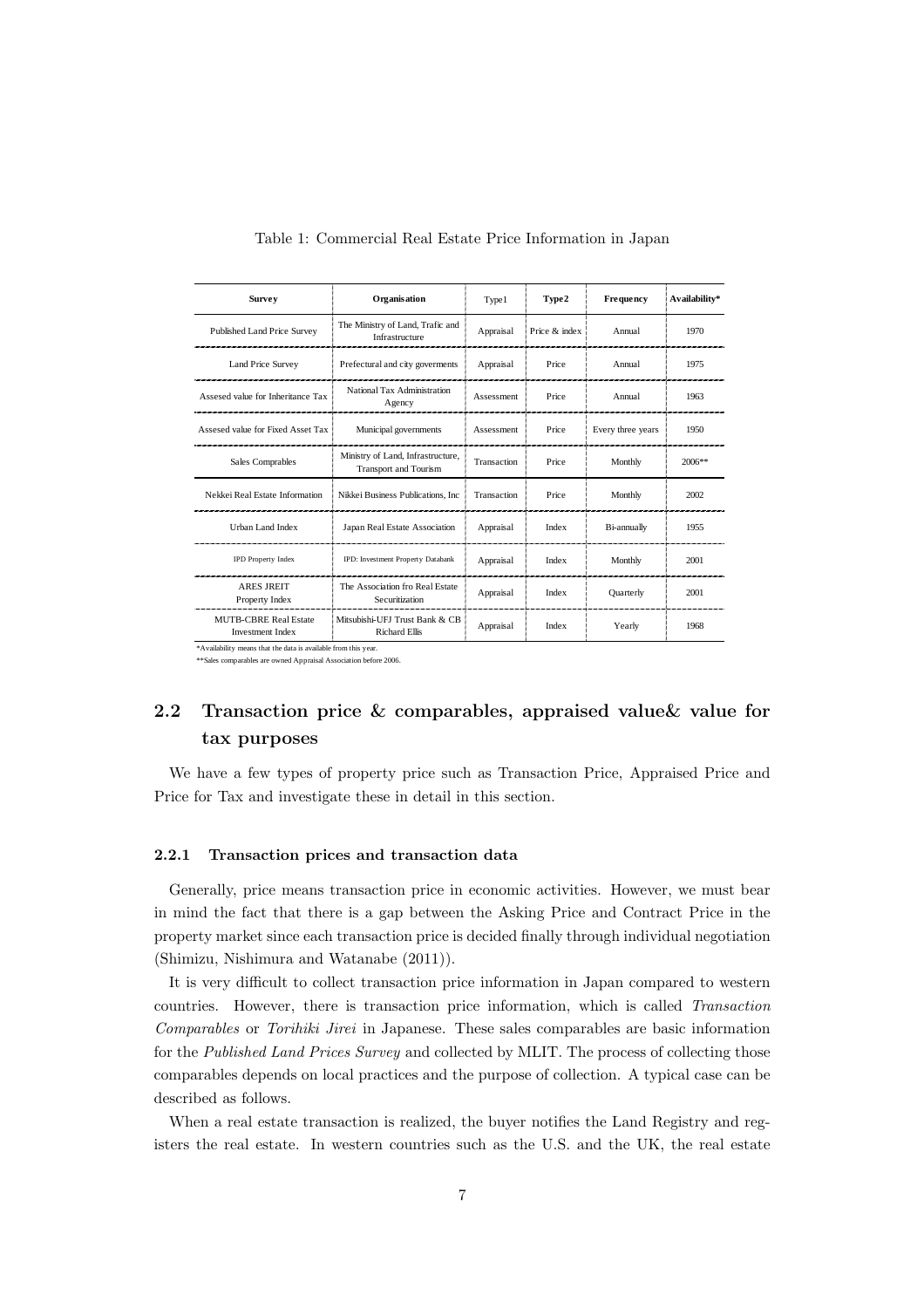price is recorded in the registry at this stage, but in Japan, China, South Korea, Taiwan, etc., the price is not recorded in the registry. As a result, it is necessary to investigate real estate prices separately. The registry office sends the information as a registration completion letter to MLIT. Then, MLIT sends questionnaires to buyers to get transaction price information. However, the data in registry does not include any information about a property's characteristics. The qualified appraisers add other information such as site condition including the width of facing roads, grade of road, the nature of and distance to the nearest station, city planning regulations and conditions on transactions. Then they keep it as a transaction comparable record and share it with each other.

In some western countries such as the U.S., UK, Germany and France, the transaction price information is systematically collected and disclosed through a formal land registration system. However, in these countries, although real estate price data is recorded, data related to real estate characteristics is not prepared. As a result, if attempting to calculate a real estate price index using price data based on the registry, one faces many problems with respect to quality adjustment.

#### **2.2.2 Appraised price**

Since many real estate characteristics are examined when determining a real estate appraisal value and the noise that occurs with various transactions is removed, appraisal value data is easy to use in calculating real estate price indexes. In particular, since it is possible to continue observing the price at a fixed point, there is no need for quality adjustment. However, it has been suggested that divergence of real estate appraisal evaluations from market conditions could be a problem. Accordingly, we will take a look at real estate appraisal value.

In July 1980, prior to the occurrence of the real estate bubble, the Japan Association of Real Estate Appraisal defined "fair value" as "referring to the fair value representing the market value that would be produced in a rational free market for real estate that has marketability," and stated that this is the "value realized when market conditions are communicated sufficiently and multiple buyers and sellers with no ulterior motivation exist in a market where supply and demand are able to operate freely with no market control."10) However, this definition required revision during the bubble era.

In 1990, at the peak of the bubble, it was still defined as "fair value representing the market value that would be produced in a rational free market for real estate that has marketability," while evaluation was performed in a manner that would suppress soaring real estate prices. In this context, significant divergence arose between real estate appraisal value and transaction prices. This supported the notion that the "ideal value" should be determined using a price that diverges from the market conditions. However, when real

 $10$ )In 1964 (Showa 39), when the modern appraisal evaluation system was inaugurated, "fair value" was defined as the "fair value that it is presumed would be realized in cases where the real estate has existed for a reasonable period of time in the general free market and the market conditions are communicated sufficiently to sellers and buyers, who also have no ulterior motive," which strongly contradicts the price formed by the market.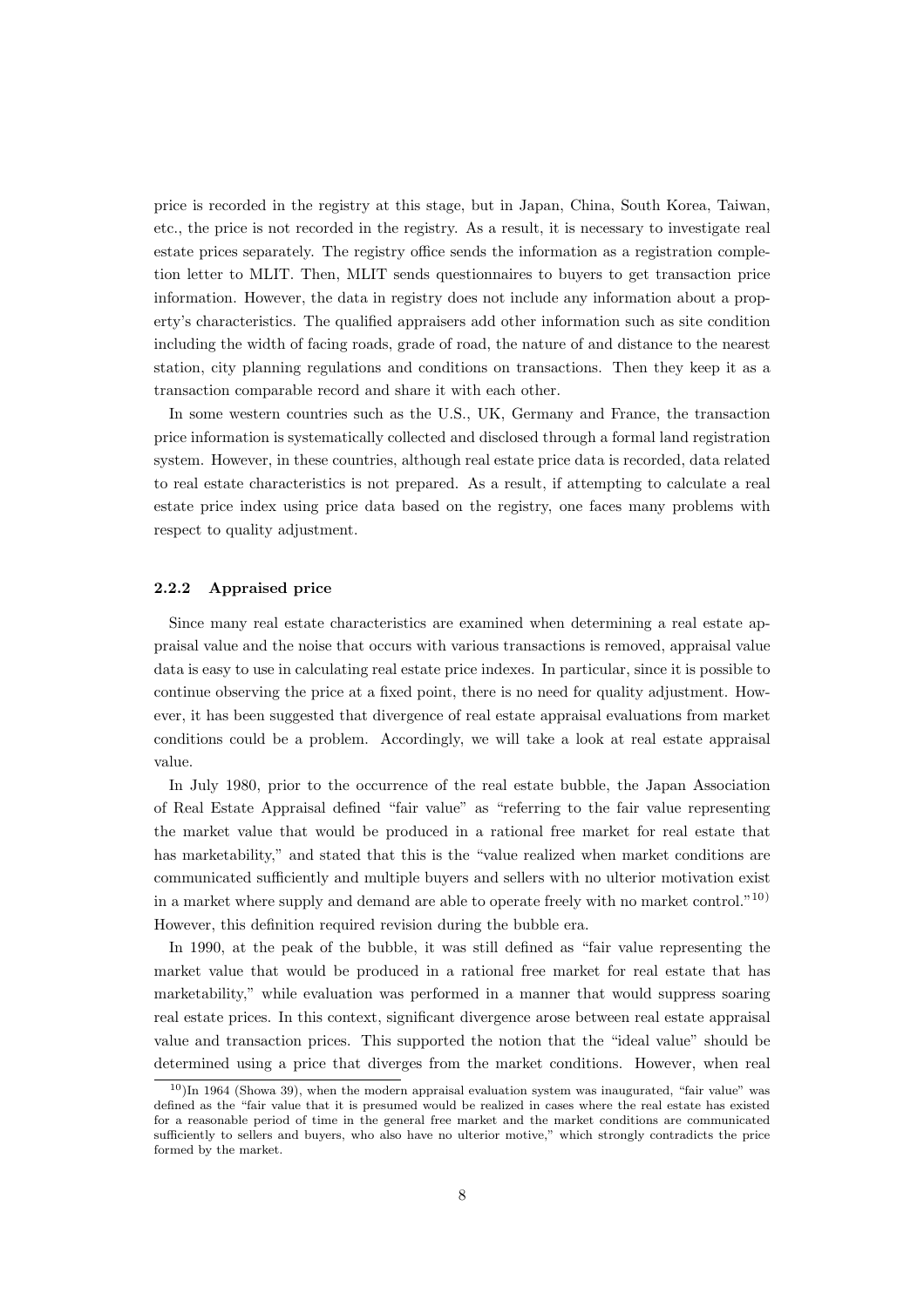estate prices are determined based on this notion, the problem of market control occurs. Accordingly, in 2002, after the collapse of the bubble, the definition was changed to the "fair price representing the market value that would be produced in a market meeting conditions assumed to be reasonable in the present socio-economic circumstances for real estate that has marketability." In other words, insofar as is possible, appraisers should target the price that will be transacted on the market when performing evaluations.

This kind of discussion offers extremely important pointers when attempting to create real estate price indexes using real estate appraisal value. Even if one looks only at Japan, the definition of the price that should be represented by appraisal value changes over time. In addition, in the case of attempting international comparisons, definitions vary among the respective countries and prices are determined based on different methods. In such a case, it is not possible to create internationally comparable indexes.

Meanwhile, the series of discussions surrounding real estate appraisal value has provided many important pointers when it comes to considering the transaction prices of commercial real estate. It has been suggested that, in commercial real estate market transactions, the transacted price level may change significantly based on the characteristics of different sellers and buyers, rather than transaction prices being determined by a competitive market. In other words, this suggests the possibility that these transaction prices are not prices determined by a large number of market participants.

#### **2.2.3 Land prices for tax purposes**

There are a few property-related taxes and assessments. Each municipal head has carried out the valuation for local property tax. The prefectural governor has undertaken the valuation for property acquisition tax. While the director of the tax office does valuation for inheritance tax and gift tax, the local tax officer estimates the value for registration tax. Because the purpose and underlying market of each assessment differs, it is pointed out that the value was unbalanced against each other.

This created problems in assessment of local property tax and inheritance tax of which valuation was undertaken by individual municipal governments and their respective officers. The assessment was not well balanced between local governments as well as property types in a government. Also there were significant gaps in assessed values between two taxes, which developed into a serious social problem especially during the Bubble period in Japan.

Then they indicated that coordination of this assessment was necessary in the Land Basic Law 1989 and Comprehensive Land Policy Promotion Outline 1991. Since 1992 the value for inheritance tax is set at 80% of the level of the Published Land Price while the value for property tax aims to be 70% of the Published Land price level. The situation is more complicated in property tax where the assessment value is not always the taxable value. In order to avoid sudden increases in tax charges, the assessment value has been smoothed through a rate of burden adjustment. The taxable value, affected by previous values, has still been lopsided. In 1999, the ratio between taxable value and assessment value was,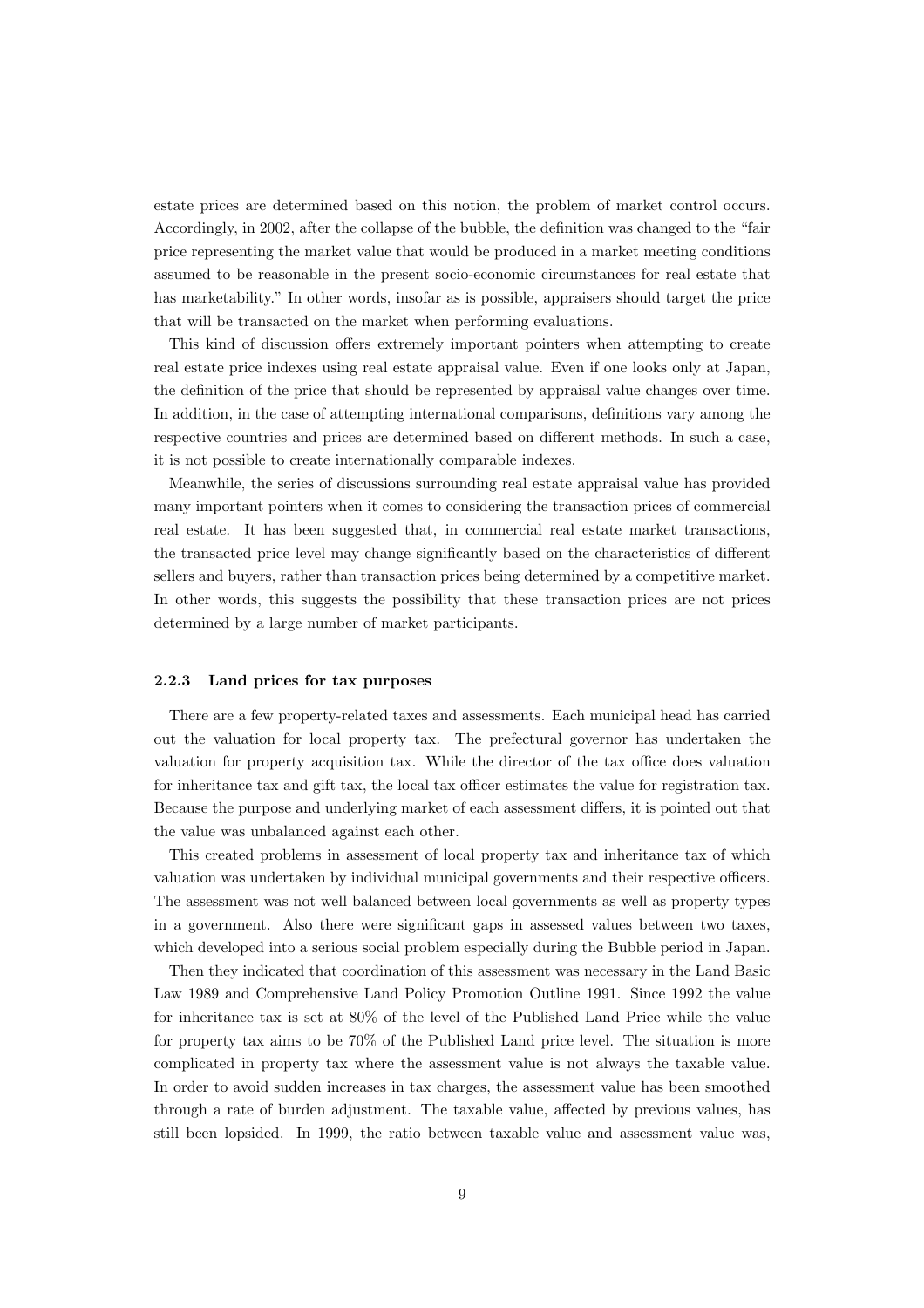on average, 51.17% for commercial land. (This ratio is called the contribution ratio in local public finance.) However, the ratio is more than 20% and less than 40% for 27.1% of commercial land. In the extreme case for 1.5% of commercial land, it is only under 20% during the Bubble period. 11)

As shown above, it is the Published Land Price that gives a base for public property valuation. It is also the base of valuation for private transaction. Consequently, the accuracy of the published land value affects all appraised land value in Japan.

## **2.3 Published Land Price and Urban Land Price Index - characteristics**

In this section, we summarize the characteristics of the *Published Land Price* statistics by MLIT and the *Urban Land Price Index* by Japan Real Estate Institute.

#### **2.3.1 Published Land Price**

The *Published Land Price* was established in 1970 and its purpose is to give a benchmark to land transactions in general and to help estimate the fair amount of compensation for those who give their land for public welfare so that a fair land price is achieved. Put into a more detailed manner, the Price would be used as a benchmark for land transactions in private deals; a property appraisal; a valuation for public land acquisition; an estimate for compensation for compulsory land acquisition; a price check for land transactions in the Land Use Planning Law; and an acquisition price in the Land Use Planning Law. In practice, it represents an official land price.

The fair market value of each surveyed site per square meter is published as of January 1st each year (Rule 1 of Article 2-2). The Land Appraisal Committee instructs two qualified appraisers to undertake each site and then decide on the public price (Article 2-1).

The subject area for this survey is described in Article 2-1 of the Published Land Law (No. 49 Showa 44 as Urban Planning Area designated by Article 4-2, Town Planning Law (Law No. 100, Showa 43 excluding Area Under Regulation designated by Article 12-1, National Land Planning Law (Law No. 92, Showa 49).

The appraisers use three approaches: Comparison Approach, Income Capitalization Approach and Cost Approach and conciliate the estimated price by each approach (Article 4). In practice, however, the value based on the Comparison Approach is heavily weighted when valuing a matured urban site, although they have been said to put more weight on the Income Approach in recent years.

From a statistical point of view, the error incurred in this survey has decreased in theory as the number of samples has increased. However, the number of appraisers responsible for the survey has not increased with the number of samples and hence the error incurred for each survey site can be bigger (there are 26,000 samples in 2011). The land price has not

<sup>&</sup>lt;sup>11</sup>)According to the Ministry of Public Management, Home Affairs, Posts and Telecommunications.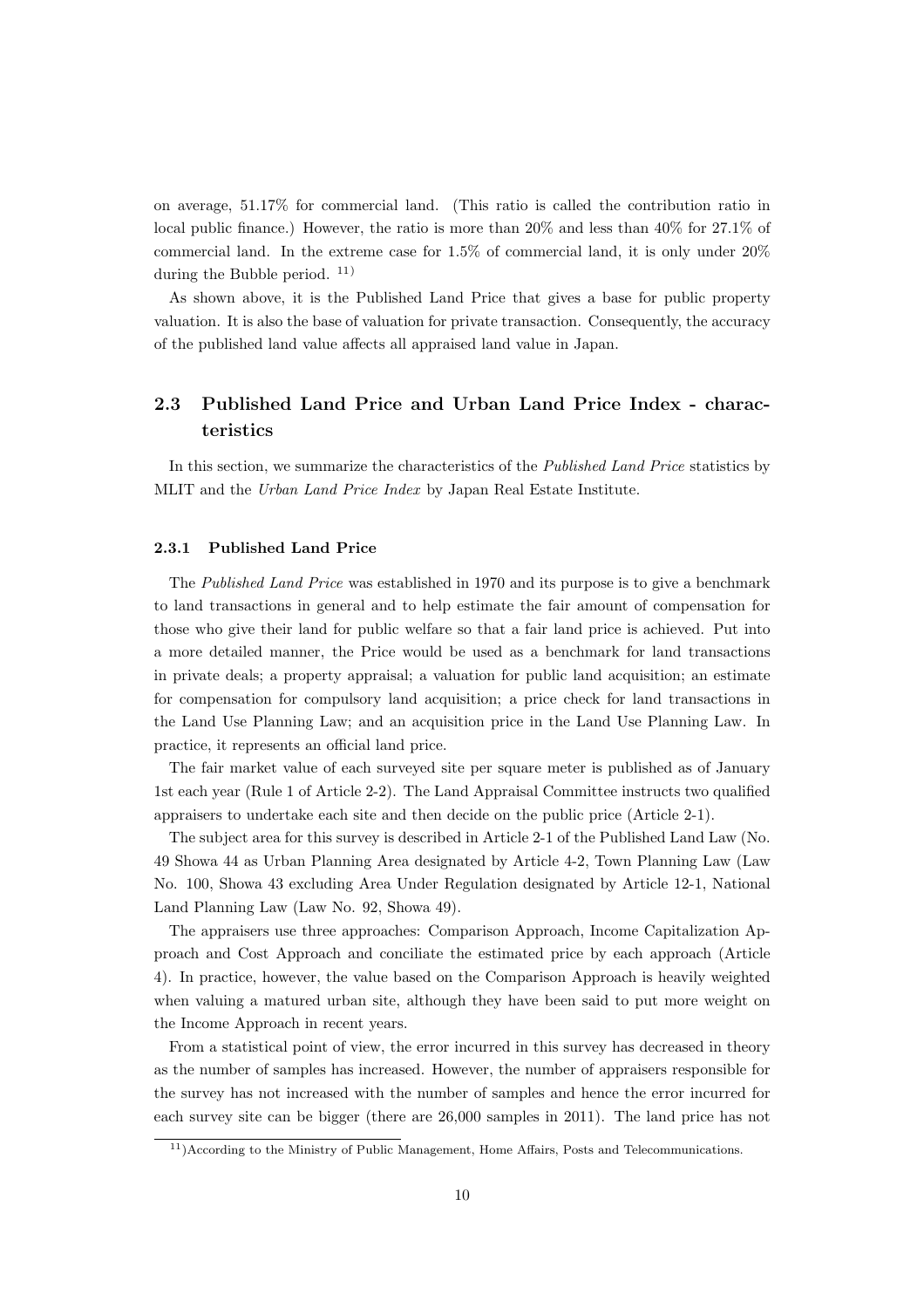been adjusted once published and the error has accumulated over time. A survey site is replaced when the cumulative gap is too big to ignore. Consequently, only a small number of survey sites have long-term historical records to observe.

### **2.3.2 Urban Land Price Index**

The Japan Real Estate Institute has published the *Urban Land Price Index*. Its aim is to survey average fluctuations of land prices in urban areas all over Japan on a macro scope. It is a rare land price index by which we can understand long-term trends of prices.<sup>12)</sup> The methodology is described below.

The qualified surveyors in the Institute undertake valuation of selected points in 230 cities twice a year. Then the indexes are calculated based on the appraised value of each point. They classify the urban areas of each city into commercial area, residential area and industrial area. Each area is divided into three ranks as Upper, Middle and Lower. They assume a representative plot in each rank. Additionally, they survey the highest land price of each city. Each city has ten surveyed points generally.

The characteristics of this index are: it is based on appraised value, is a long-term land price index only available since pre-war period and aims to survey land price trend. However, it is impossible to validate how the samples are representative and accurate since the information of the samples is not fully disclosed. Additionally, the valuation error in a single sample can have significant impact since they have only 10 samples in each city.

Furthermore, when the same site is evaluated on an ongoing basis, if there were significant errors in the price level at the time of the previous survey, it is often necessary to correct them. This provides an important pointer with respect to appraisal-based indexes such as the IPD Property Index and ARES Property Index. These indexes are calculated based on ongoing appraisal evaluation amounts for the same properties. Also, when calculating the price fluctuation rate at a point in time "*t*", even if significant errors are found in the appraisal evaluation amounts at the point in time, correction is not conducted at a point in time of " $t - 1$ ". In this case, errors accumulate over time and correcting them becomes extremely difficult. The Published Land Price has also frequently faced the same problem during periods of price fluctuation, such as the bubble era. In the case of the Published Land Price, past appraisal evaluation errors were resolved by changing survey points. We believe this experience is an important issue when considering appraisal-based indexes.

## **2.4 Error in appraisal**

It has been pointed out that there is a gap between the *Published Land Price Index* and *Urban Land Price Index*, and 'intrinsic' market price since they are both based on appraised land values(Shimizu and Nishimura(2006),(2007)).

 $12$ )Nippon Kangyo Bank started this index in September 1936 (Showa 11) and Japan Real Estate Institute has taken it over since March 1959 (Showa 34).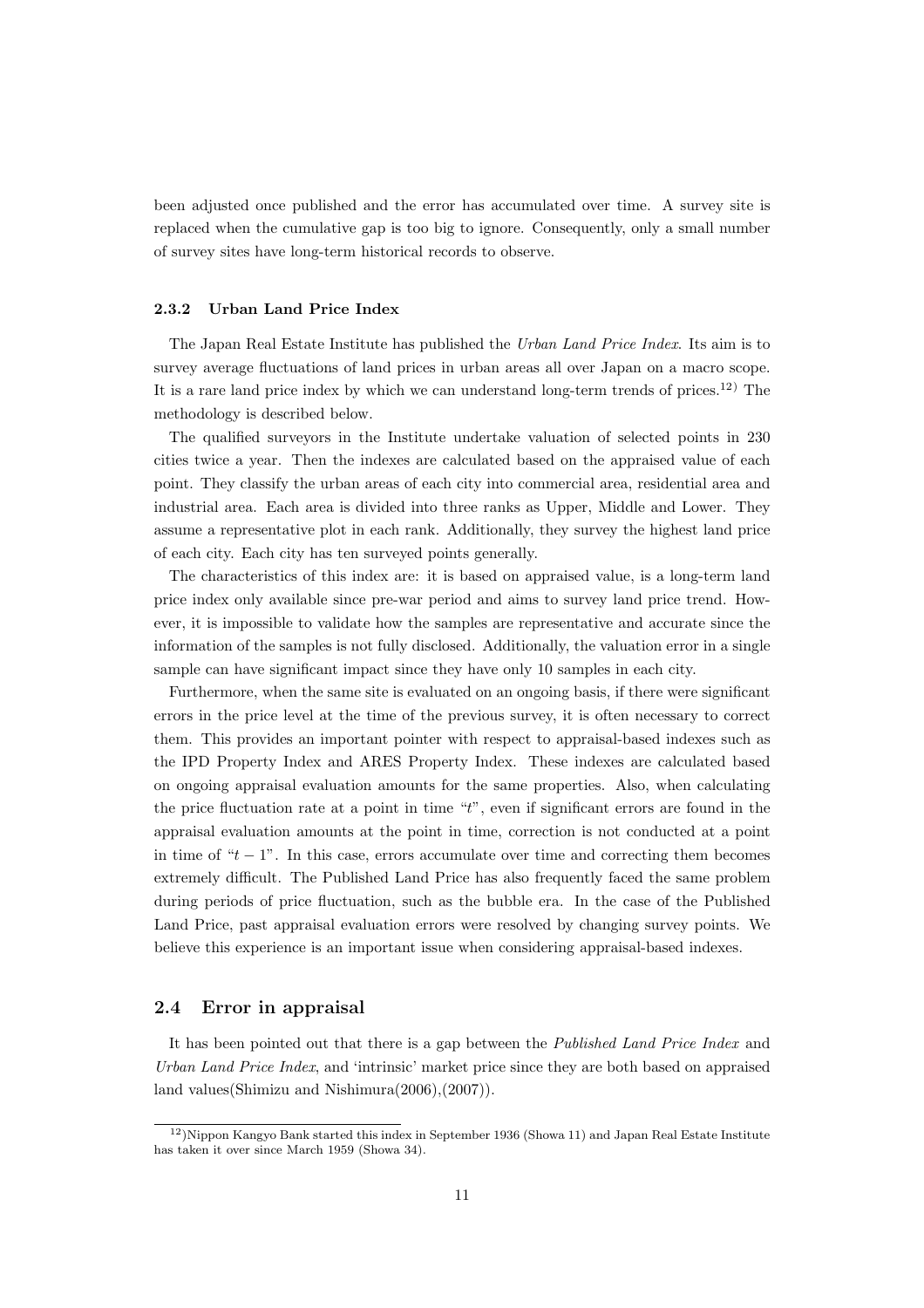We have known that there are three types of potential valuation errors. It is important to understand these to analyse appraised values(Shimizu and Nishimura,(2006)).

## **2.4.1 Valuation error 1 - Market change: Lack of information and valuation error**

First of all, in our valuation practice, the comparison approach weights more than other approaches. The valuation accuracy depends on the number of comparables available, their precision and accuracy. Generally, fewer transactions happen when the market changes with much uncertainty. The accuracy of valuation is more fragile when fewer comparables are available in the property market, which is originally not so liquid. It is more likely to make errors in choosing information when the market turns into a different stage. It is highly likely for the appraiser to mistakenly choose wrong comparables for an appraisal when the prices drastically rise or fall.

Each transaction has various confidential conditions. This makes it difficult to judge if the "abnormal" actual prices are results of a particular condition of the deal or if they are signals of market change. Then not a few transactions are regarded as abnormal samples and ignored. In other words, there is a high possibility for appraisers to omit "abnormal prices" when they evaluate a "fair value." Consequently the appraisers cannot sensitively respond to price change when the market moves faster than the appraisers can recognize. According to Gallimmore and Wolverton (1997), appraisers tend not to pick up comparables which do not follow the past trend but to choose comparables with the smallest change.

### **2.4.2 Valuation error 2: The highest price?**

The next issue occurs when they undertake valuation of a property in an area where few transactions have taken place for years. For example, the appraisal of a property demands good imagination when located in a premium area where head offices of major listed companies concentrate. The same is the case for the valuation of the best properties in the area since they are rarely traded. In these cases, the valuation largely relies on the valuer's skill of analysis and imagination rather than using relevant evidence available. This may lead to a big difference when a transaction in the area actually occurs.

For example, the land price of a site in the Ginza area becomes a matter of discussion as the most expensive site location in Tokyo or Japan. It is imaginable that the valuation of the site would have a larger error than that of a site of average price.

## **2.4.3 Valuation error 3: Valuation on a future date**

The effective date of the *Published Land Price* valuation is January 1st each year. Their estimates rely on the comparables which are derived from transactions that occurred several months prior to the date of valuation. The appraisers need to do a time-adjustment for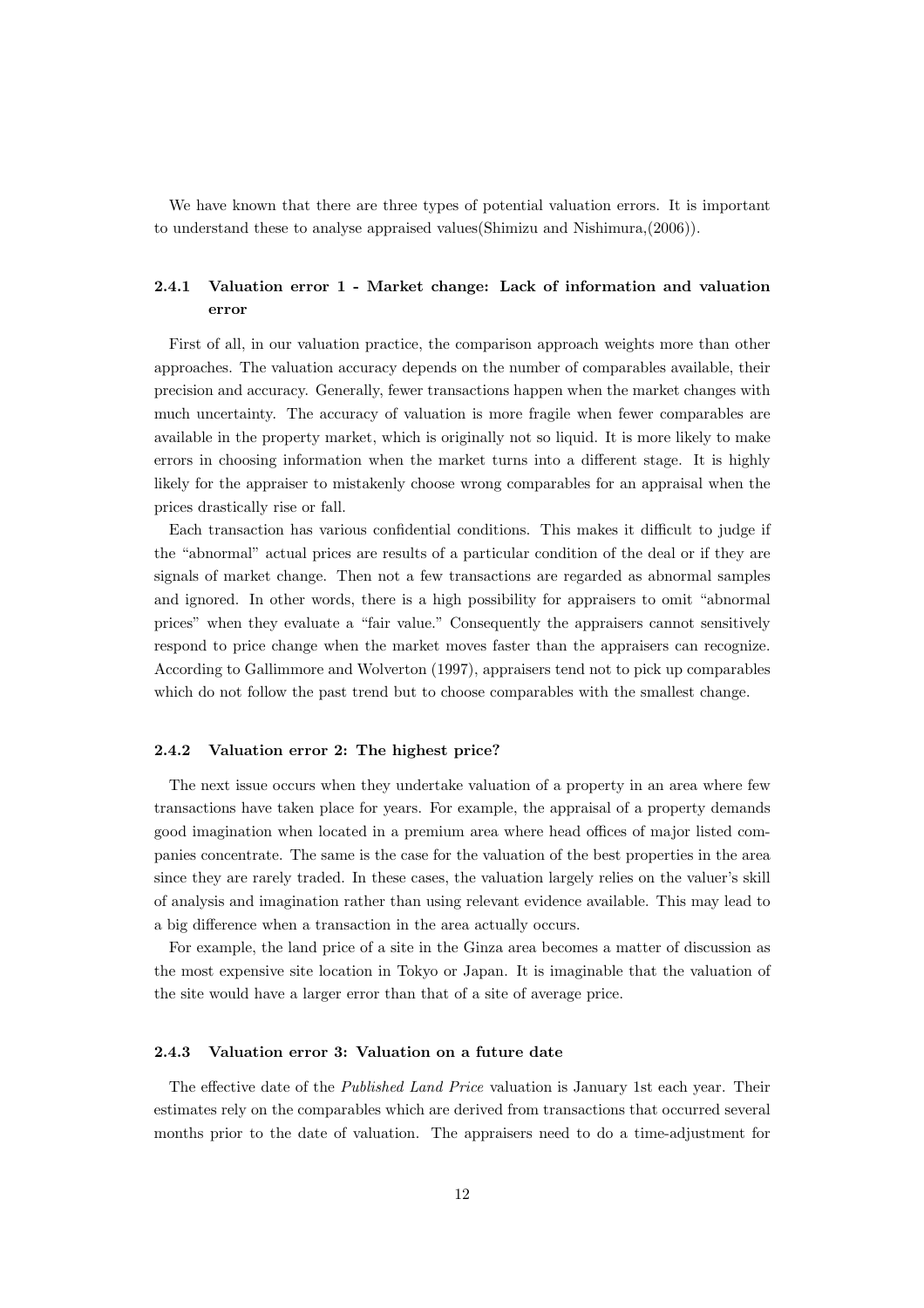comparables to fill the gap between the transaction date of the comparables and the valuation date. The bigger the market change, the more likely it is for the appraisers to make an error in their judgment of the time-adjustment rate as well as the estimated price. For the valuation of the *Published Land Price* on January 1st each year, the appraisers should adjust a comparable for five months if the transaction happened in July of the previous year. Similarly, they have to adjust the comparable for another five months based on the *Land Price Survey* by each prefecture on July 1st each year should the transaction happen in February.

On some occasions, the error caused by the time-adjustment doubles in a year. The valuation for the *Published Land Price* may comprise errors. One type of error is to misread the market, which leads to the wrong selection of comparables. The other is caused by wrong time adjustment of the comparables. We have pointed out possible valuation errors derived from our appraisal system. Further to the above, it is possible that the appraisers are reluctant to lower the *Published Land Price* in financially vulnerable local governments since their income depends on property tax linked to the Published Land Price. The appraisal committee is under pressure when they lower the price. There is another possibility that the Published Land Price has been kept high so that public bodies can purchase land for public purposes easily without having any disputes from landowners. This is an issue on independency of appraisers from their instructors as Gallimmore and Wolverton (1997), Kinnard, Lenk, and Worzala (1997) and Wolverton (2000) suggested.

We have given the Published Land Price as an example of this kind of error, but the same kind of problem is faced with the securitization real estate appraisal evaluations employed by IPD and ARES. This is because when it is not possible to know the transaction price at a specific point of time when evaluating that point, it is inferred from past transaction prices.

#### **2.4.4 Valuation error 4: Client influence problem**

There is also the possibility of price correction being performed due to pressure from clients. The issue of interference from clients in real estate appraisal value (the Client Influence Problem) has arisen within the securitization market in particular. This is because, at the time of sale/purchase, the buyer and seller's interests are in conflict. This problem occurs most notably in the following two cases. The first case is appraisal evaluations when a loan is issued from a financial institution. In this case, the person in charge at the financial institution that wishes to issue the loan and the applicant who wishes to receive the loan have a shared motivation to direct the market price upward. The second case is when ongoing appraisal is performed for an investment fund. In cases where the investment performance and the operating company's revenue are linked, there is an incentive to direct the price upward. This tendency has been especially pronounced during phases when prices are declining. Also, unlike selling/buying, when the market has entered a downward phase, fund managers have encouraged real estate appraisers to maintain prices at a high level,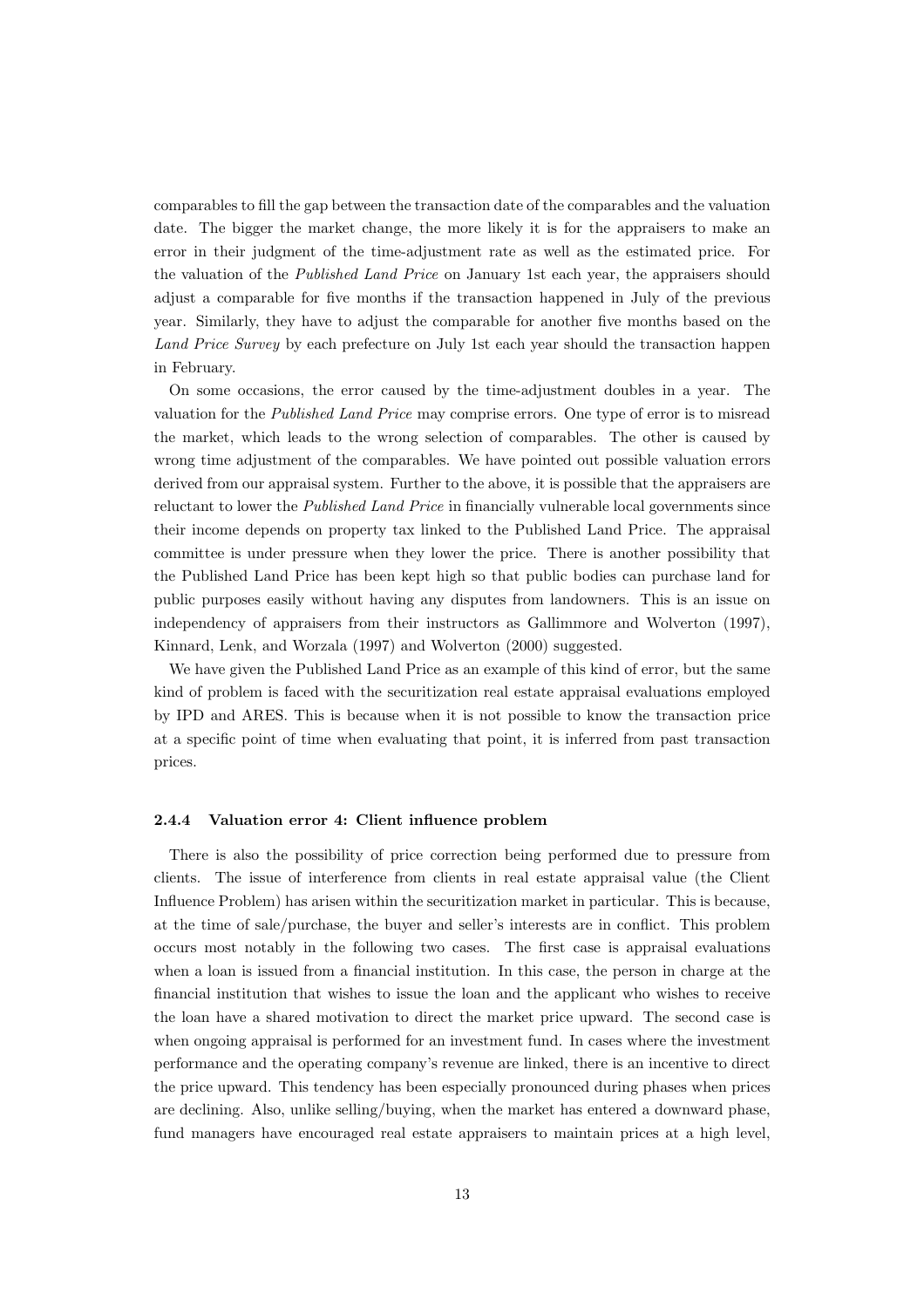since there are no parties with conflicting interests (Shimizu, 2010).<sup>13)</sup> What's more, this kind of problem has been reported not only in Japan but also in the UK (Crosby, Lizieri and McAllister, 2009).

## **3 Precision of appraisal-based property price indexes - Empirical analysis**

Now, through empirical analysis, we will clarify the extent of the divergence that exists between transaction prices and appraisal value for the Tokyo commercial real estate market, including the bubble era.

In an accurate analysis of the land price trend, we need to observe a transaction-price based index which reflects differences in quality of different properties. In this section, firstly we constructed such time-series index. Secondly we established an index based on *Published Land Price* by the same methodology. Then we compared those indexes to clarify characteristics of the underlying land price information. Additional comparison with *Urban Land Price Index* was also carried out.

## **3.1 Database construction**

The number of vacant land transactions is not so large. The majority of real estate is traded in the form of land and building. MLIT had collected transaction price information including both land and building values in response. Then they remove the value of building from the total transaction price to reach the land price.  $^{14}$ )

We have constructed our database to bear statistical analysis as described below.

The information on the Published Land Price has been more digitized and is easier to obtain in recent years. We can obtain a lot of information for each site: address, registered lot number and residential location; price in that year as well as in the previous year and inflation rate; site shape including area size and width to depth ratio; road conditions such as width of road, direction and pavement condition; utility facilities such as water supply, drainage and gas supply; traffic conditions such as the nearest station and the proximity to the station; planning specifications such as designated land use, floor to site ratio, building coverage ratio, height regulation and land use of the surrounding area. We added the accessibility to CBDs in order to cope with a wide range of investigated areas.

<sup>13</sup>)In order to address this kind of problem, a securitization real estate appraisal evaluation monitoring system was set up within the Ministry of Land, Infrastructure, Transport and Tourism, and real estate appraisers are guided and supervised via on-the-spot inspections. One of the authors, Chihiro Shimizu, chaired a committee Working Group and dealt with this issue from 2008 to 2011. The cases indicated here are typical cases, but many different cases in which clients interfere have been observed. In addition, the aforementioned system drew upon discussions of the Carlsberg Committee in the UK. Professor Neil Crosby provided valuable advice concerning its administration.

<sup>14</sup>)Diewert, Haan and Hendriks (2010) Hedonic The vacant land method The construction cost method. Glaeser and Gyourko (2003), Gyourko and Saiz (2004) and Davis and Palumbo (2008) Davis and Heathcote (2007). The construction cost method.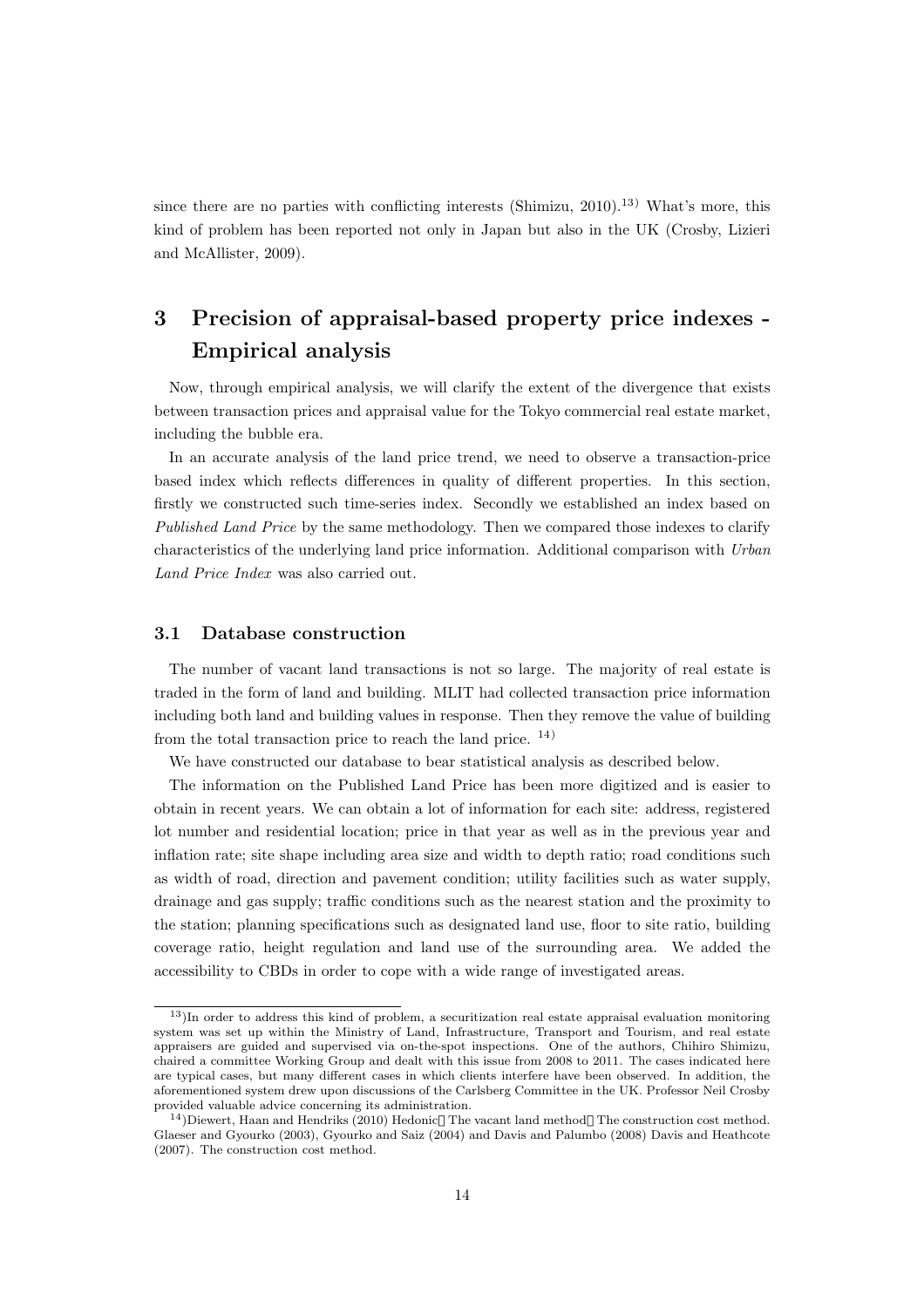Secondly, we collected actual sales transaction data. This data is, as we explained, open only to qualified appraisers. Most of this data has been recorded on paper and it is difficult for us to obtain long-term historical records. In this study we have collected 8,315 commercial land transaction records for Chiyoda Ward, Chuo Ward and Minato Ward.

In the process of dealing with paper-based records, $^{15}$ ) we have ignored double-counted data and data with special contract conditions. Then the data was digitized. Many of them still lack important variable data such as site area, road width, the nearest station and proximity to the station and floor to site ratio.16) We have filled in the site area in samples after 1987 using the Land Registration Notice from Land Transaction Data.17)

Additionally, measurement errors can be seen for the width of road, the nearest station and proximity to the station as well as floor to site ratio. We have plotted the samples on a GIS map using Zenrin's Residential Map and Road database, then re-measured those figures. Thus, 1,738 samples of commercial land transactions and 2,897 samples of residential land transactions are excluded to make the totals  $6.577$  and  $7.991$  respectively.<sup>18)</sup> We disregarded sample selection bias due to lack of information on bias.

## **3.2 Construction of hedonic land price index – Basic Models**

We constructed the hedonic land price index based on the database described above and analyzed its time trend. There is no central property market as such and every property is different from each other.

In the *Published Land Price survey*, they have appraised the same sites repeatedly with some exceptions, but most of all sites have not been transacted. In transaction data, the same sites have not been sold and purchased repeatedly. Each sample has different qualities in terms of size, width of road, floor to site ratio, nearest station and proximity to the station and CBD.

These differences cause problems when we established the index. Take for example the case where we try to compare price trends with an index made using average transaction prices each month. If transactions concentrate in city centers where sites are on main streets and close to the station or CBD area, the average price in that month can be higher even if the general property market shows a downward movement. Therefore we need to control quality differences of properties when we compare the property markets in a time-series.

To control the differences in qualities, there are two approaches. One is the Repeat Sales Approach and the other is the Hedonic Approach. In our study, we did not use the repeat sales approach because there was not a sufficient amount of samples. Additionally, the

<sup>15</sup>)We found out that quite a few data has identical location and data of transactions with different transaction land prices. This is due to the difference in estimates of building value as explained later.

 $16$ )This fact is crucial for the creditability of the transaction data collected by the appraisers. It is urgently required that the authorities tackle this issue.

 $17$ )Land Registration Notice has been digitized in each prefecture since 1987. We used the data from the Tokyo Metropolitan Government office.

 $18$ )The reasons for this exclusion are first we could not plot its location on the map since the information was not accurate enough and secondly we could not identify the transactions from the Land Registry Notice records. Due to such, we could not measure the distance to the station and CBD.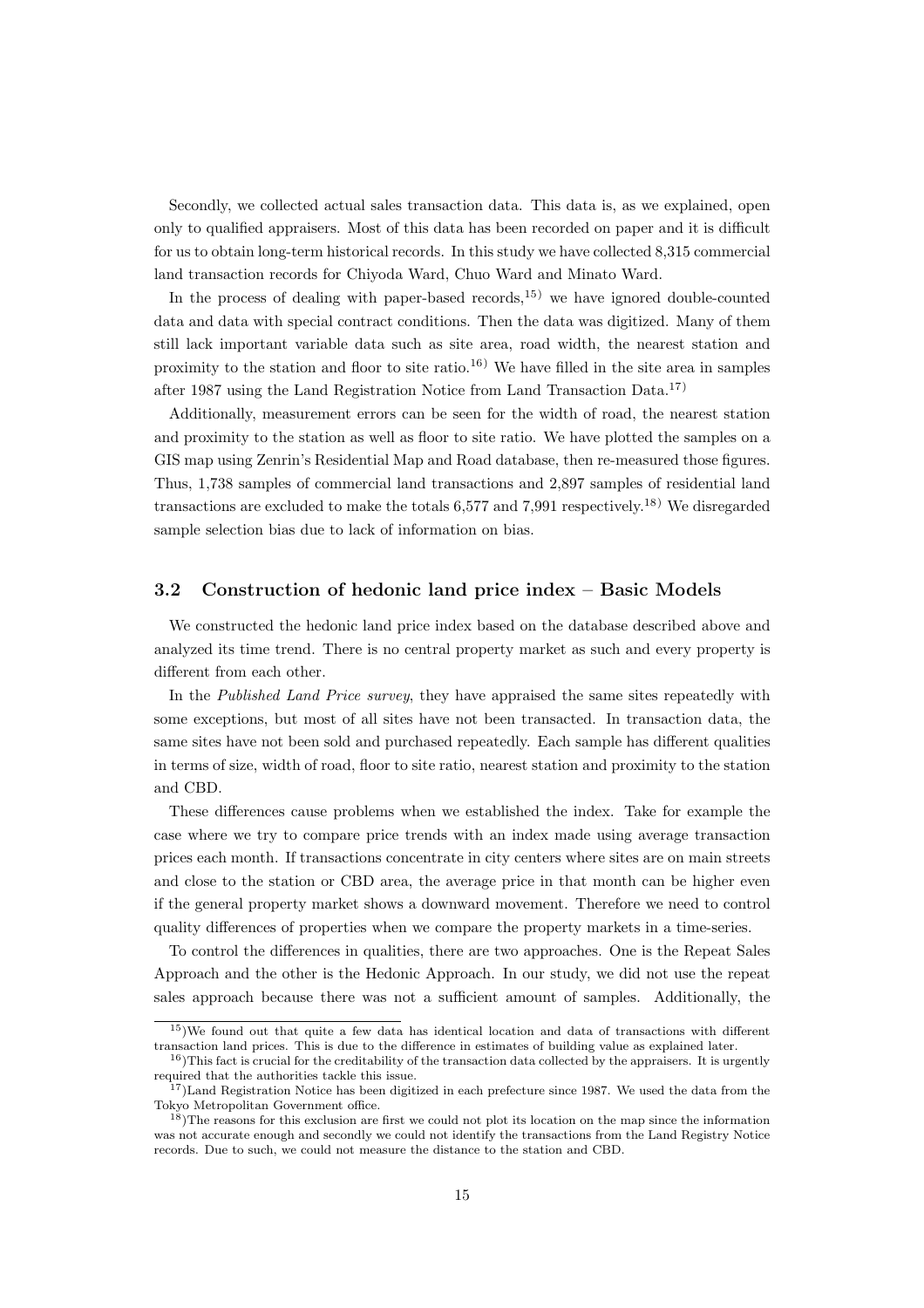repeated transactions were very likely to be short-term speculative. We therefore used the hedonic approach.

We have developed a multiple linear regression model to explain land price/LP by proximity to the nearest station and CBD, surrounding environment, site size, floor to site ratio and so on. Then we established a land price index based on the price model.

The model is described as follows.

$$
\log LP_{it} = a_0 + \sum_i a_{1i} \log X_i + \sum_k a_{2k} D_k + \sum_{i,k} a_{3ik} (\log X_i) (RD_k) + \sum_t a_{4t} D_t + \varepsilon \tag{1}
$$

Table 2 and Table 3 show the results of the Transaction Price Model and the Published Price Model respectively. Figure 1 indicates quarterly price change estimates with a time dummy factor.

In the Transaction Price Model, the adjusted  $\mathbb{R}^2$  is 0.889. The adjusted  $\mathbb{R}^2$  in the Published Price Model is 0.919. Both models fit substantially well, especially the Published Price Model.

The Published Price Model explains better than the Transaction Price Model. We suppose that one of the reasons is that transaction price data reflects actual conditions in the market and individual negotiations. This suggests that the Published Price data has been substantially adjusted in cross section thorough the appraisers' filter.

## **3.3 Comparisons: Transaction Price-based Index and other indexes**

In this part, we compared the Transaction Price-based Index (TPI) with the Published Price-based Index (PPI). In order to view general trends, we assumed one function through the subject period and ignored the possible structural change of the function, which we will deal with in a later section. Then the TPI is compared with the *Urban Land Price Index*.

### **3.3.1 TPI and PPI**

First, for commercial land prices, Figure1 shows that PPI followed TPI with a certain lag since 1983 when land prices increased. Second, PPI rose while TPI dropped in 1982. This leads to filling the lag between two indexes. The same is true to 1986. The jump of price this year is likely to reflect the fact that the published price did underestimate the price change in the previous year. This suggests that we must be very careful when estimating market trends using published price statistics.

Third, Figure 1 shows PPI rose steadily between 1987 and 1992 while TPI looks as though the price fell in 1988 and picked up in 1999. This explanation fits better for those who got involved in the market at that time. In fact it is possible to prove by TPI that the asset price bubble started from the Tokyo area followed by the Osaka area and the Chubu (Central) area to other local cities then flooded back to Tokyo again.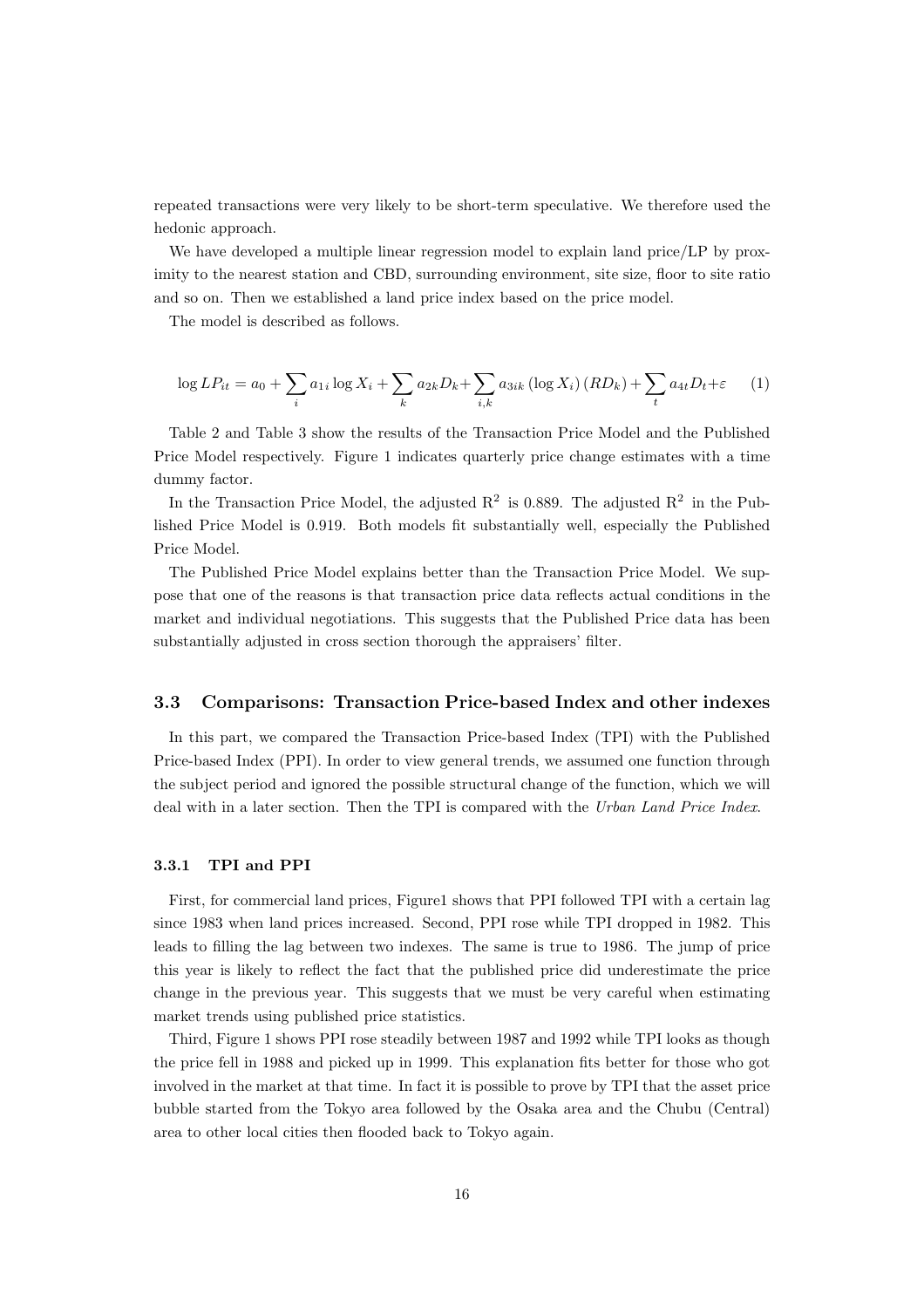| Variables(all in log except for dummies)        | Coefficient | t-value   |
|-------------------------------------------------|-------------|-----------|
| <b>Property Characteristics</b>                 |             |           |
| Constant                                        | 9.734       | 43.965    |
| LA:Lot Area $(m2)$                              | 0.092       | 11.047    |
| RW:Front Road Widths(10cm)                      | 0.303       | 38.960    |
| ST:Distance to nearest station(m)               | $-0.063$    | $-5.958$  |
| AC:Accessibility to Central Buisiness District* | $-1.040$    | $-20.627$ |
| YK:Floor Area Ratio/FAR                         | 0.822       | 29.143    |
| <b>Raiway/Subway Line Dummy</b>                 |             |           |
| Ginza Line                                      | $-0.642$    | $-2.173$  |
| Marunouchi Line                                 | $-3.110$    | $-1.312$  |
| Hibiya Line                                     | 0.722       | 3.226     |
| Tozai Line                                      | $-1.496$    | $-2.478$  |
| Yurakucho Line                                  | $-0.392$    | $-1.508$  |
| Asakusa Line                                    | 0.124       | 1.305     |
| Mita Line                                       | $-0.804$    | $-3.064$  |
| Shinjuku Line                                   | 0.201       | 1.715     |
| Chuou Line                                      | $-1.789$    | $-1.795$  |
| Soubu Line                                      | 0.149       | 5.240     |
| <b>Cross-term Effect by Railway Line Dummy</b>  |             |           |
| $LA \times Yamanote$                            | $-0.056$    | $-4.281$  |
| $LA \times Ginza$                               | $-0.035$    | $-2.480$  |
| $LA \times Hibiva$                              | $-0.027$    | $-2.189$  |
| $LA \times Chiyoda$                             | $-0.138$    | $-3.800$  |
| LA × Asakusa                                    | $-0.061$    | $-2.926$  |
| $LA \times Mita$                                | 0.055       | 2.367     |
| $LA \times Shinjuku$                            | 0.025       | 1.553     |
| RW × Murunouchi                                 | 0.815       | 1.682     |
| $RW \times Y$ urakucho                          | $-0.072$    | $-2.920$  |
| $RW \times Mita$                                | 0.096       | 2.663     |
| $RW \times$ Shinjuku                            | $-0.071$    | $-2.963$  |
| $ST \times Yamanote$                            | $-0.222$    | $-12.183$ |
| $ST \times Ginza$                               | $-0.035$    | $-1.539$  |
| $\times$ Hibiya<br>ST                           | $-0.108$    | $-6.350$  |
| $\times$ Tozai<br>ST                            | $-0.052$    | $-1.630$  |
| $ST \times Y$ urakucho                          | $-0.146$    | $-6.673$  |
| $ST \times Mita$                                | 0.060       | 1.675     |
| $\times$ Chuou<br>ST                            | 0.064       | 1.554     |
| $YK \times Y$ amanote                           | 0.092       | 2.345     |
| $YK \times$ Ginza                               | 0.208       | 5.427     |
| YK × Hibiya                                     | $-0.054$    | $-1.825$  |
| YK × Tozai                                      | 0.316       | 3.167     |
| $YK \times$ Chiyoda                             | 0.536       | 3.878     |
| $YK \times Y$ urakucho                          | 0.233       | 5.918     |
| $YK \times$ Chuou                               | 0.260       | 1.577     |
| AC<br>$\times$ Yamanote                         | 0.367       | 3.930     |
| $AC \times Hibiya$                              | 0.194       | 5.538     |
| $AC \times Chiyoda$                             | $-0.839$    | $-2.570$  |
| <b>Time Dummy</b>                               | Yes         |           |

## Table 2: Transaction price-based Index

Dependent Variable:Log of Transaction Land Price per square Meter .Method of Estimation:OLS Commercial Area(Chiyoda,Chuo,Minato Wards)

Adjusted R square=0.889

Number of Observations=6,577

\*Distance measured by time(minuites) required from nearest railway/subway station to major terminals (Tokyo,Shibuya,Shinjuku,Ikebukuro,Ueno,Kasumigaseki,Ootemachi)

Base Line=Yamanote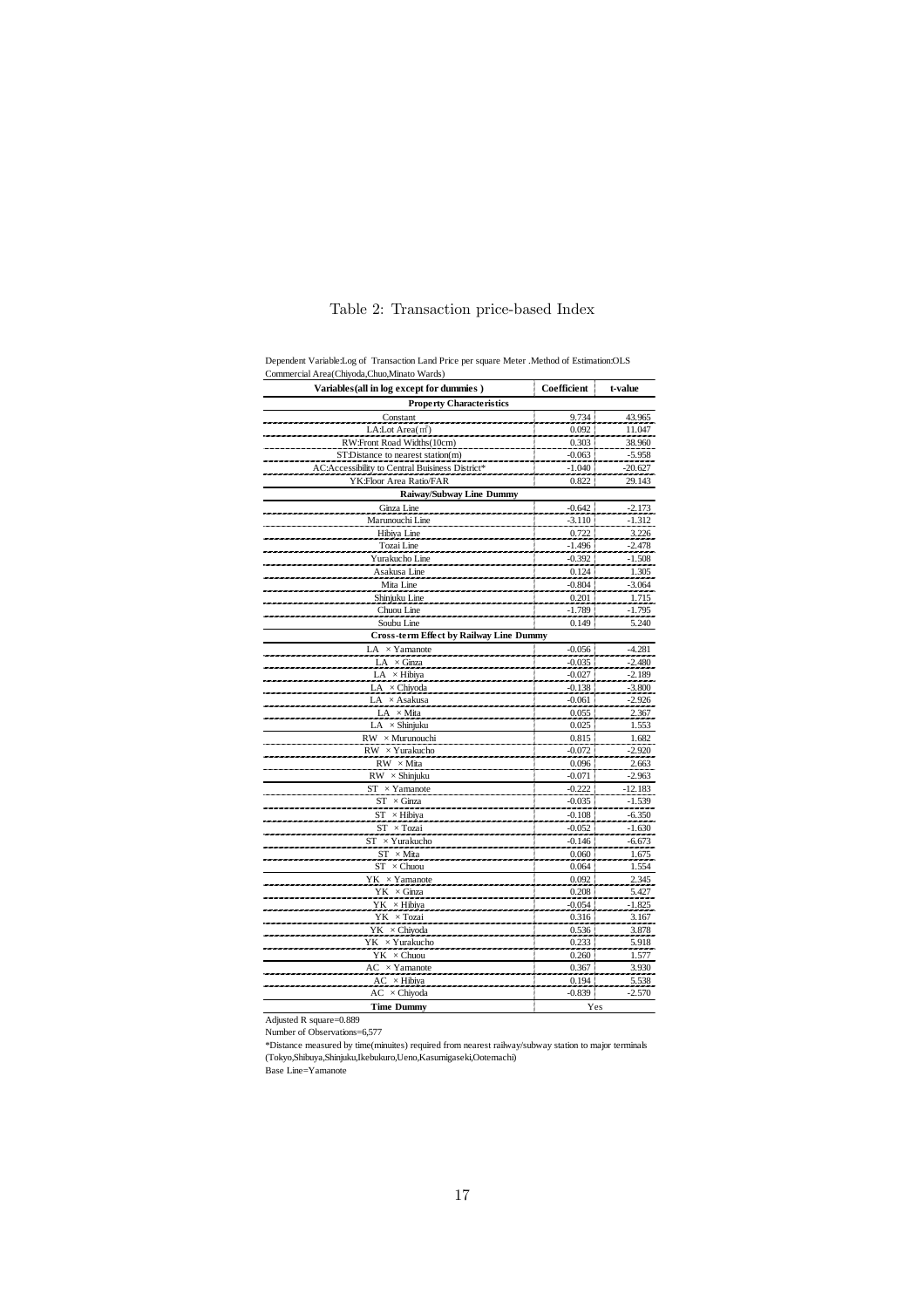## Table 3: Published Price-based Index

| Commercial Area (Chiyoda, Chuo, Minato Wards)   |             |           |
|-------------------------------------------------|-------------|-----------|
| Variables (all in log except for dummies)       | Coefficient | t-value   |
| <b>Property Characteristics</b>                 |             |           |
| Constant                                        | 11.883      | 29.046    |
| LA:Lot Area $(m2)$                              | 0.175       | 14.894    |
| RW:Front Road Widths(10cm)                      | 0.312       | 18.719    |
| ST:Distance to nearest station(m)               | $-0.255$    | $-18.733$ |
| AC:Accessibility to Central Buisiness District* | $-0.244$    | $-2.397$  |
| YK:Floor Area Ratio/FAR                         | 0.330       | 7.795     |
| Cross-term Effect                               |             |           |
| $LA \times Ginz2$                               | $-0.087$    | $-3.774$  |
| $LA \times Hibiya$                              | $-0.098$    | $-4.113$  |
| $LA \times Chivoda$                             | 0.070       | 6.136     |
| $LA \times Asakusa$                             | $-0.082$    | $-8.215$  |
| $LA \times Mita$                                | 0.056       | 4.141     |
| $LA \times Shiniuku$                            | $-0.522$    | $-5.090$  |
| $LA \times$ Soubu                               | $-0.124$    | $-1.599$  |
| $RW \times Tozai$                               | 0.068       | 3.106     |
| $\times$ Shinjuku<br>RW.                        | 0.354       | 5.794     |
| $ST \times Yamanote$                            | 0.055       | 8.338     |
| $\times$ Ginza<br>ST                            | $-0.053$    | $-6.218$  |
| $ST \times Hibiva$                              | $-0.032$    | $-3.603$  |
| $ST \times Asakusa$                             | 0.055       | 5.246     |
| $ST \times Mita$                                | $-0.036$    | $-2.623$  |
| $\times$ Soubu<br>ST                            | $-0.047$    | $-2.461$  |
| $\times$ Shinjuku<br>YΚ                         | 0.280       | 4.011     |
| $\times$ Ginza<br>AC                            | $-1.041$    | $-4.486$  |
| $AC \times Hibiya$                              | $-0.129$    | $-2.189$  |
| <b>Time Dummy</b>                               | Yes         |           |

Dependent Variable:Log of Published Land Price per square meter.Method of Estimation:OLS Commercial Area(Chiyoda,Chuo,Minato Wards)

Adjusted R square=0.919

Number of Observations=1,712

\*Distance measured by time(minuites) required from nearest railway/subway station to major terminals (Tokyo,Shibuya,Shinjuku,Ikebukuro,Ueno,Kasumigaseki,Ootemachi)

Base Line=Yamanote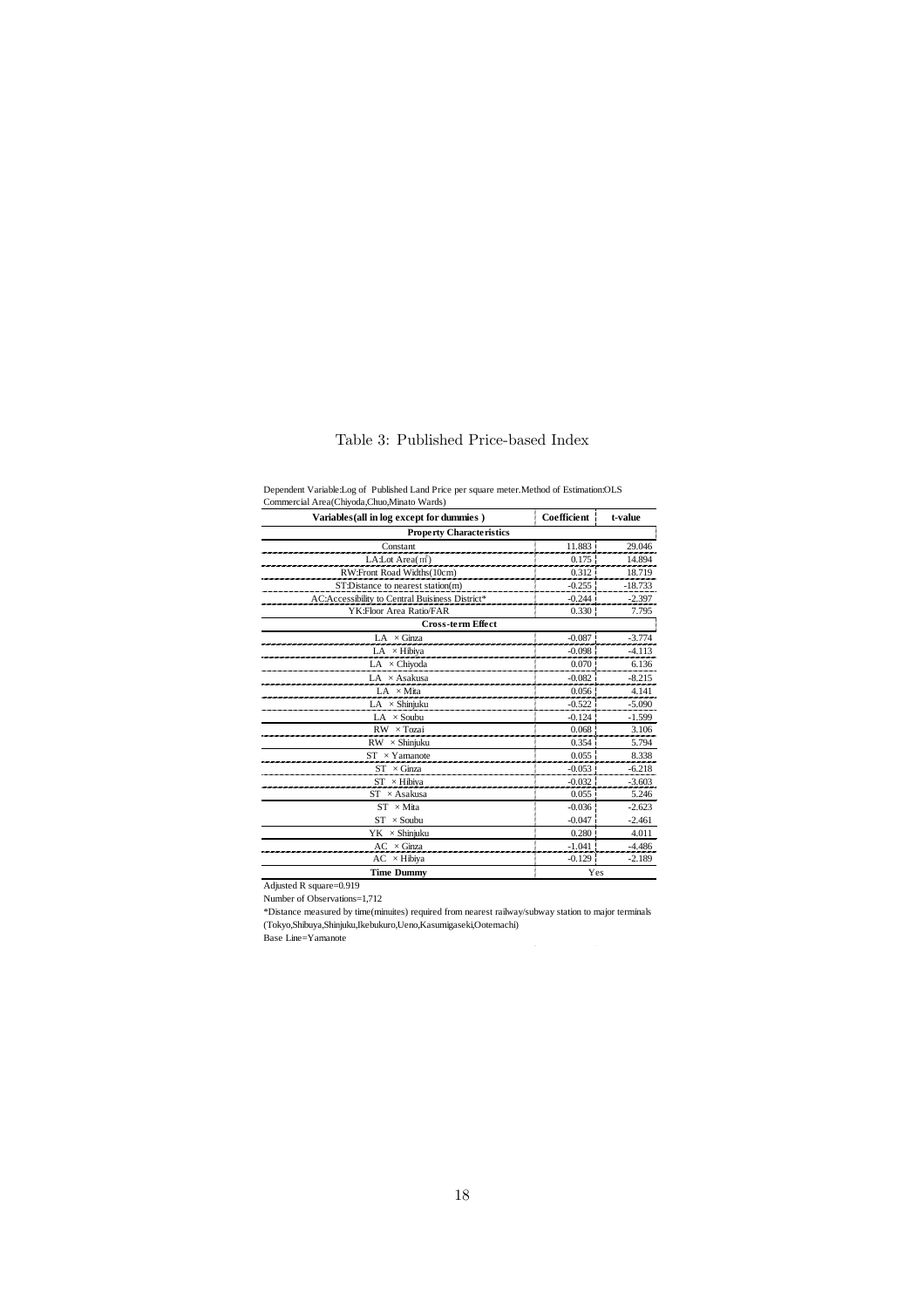

Figure 1: Transaction price-based index and Published Price-based Index

During the bubble burst economy, there was a big difference in the degree of price drop in 1993 between the commercial land price indexes. The PPI looks as if it tried to fill the gap since 1983. Currently, they argue that the level of the published price is beyond that of the market price. The indexes support this argument. The reason is that the published price did not reflect the fall of the market price fully in 1993 and still it has been behind.

The published price rose at a similar degree to the increase of the ratio of published price to transaction price. Consequently, PPI in this period shows that they made amends of their underestimation in the previous years and the inflation rate did not reflect the actual market movement. During the bubble economy, as was in the commercial land index, PPI chased TPI with some time lag.

## **3.3.2 TPI and Urban Land Price Index**

We move to our analysis of the commercial land index in the biggest six cities with the *Urban Land Price Index* (indexes are adjusted as  $1990=100$ ).

First, Figure 2 describes two commercial land price indexes that illustrate totally different patterns. The samples of transaction price index come from the three core wards of Tokyo as opposed to the six biggest cities for ULPI. This clearly appears in the bubble years when the sharp price rise happened in the core wards of Tokyo followed by the surrounding wards, urban cities and further local areas.

ULPI has been heavily smoothed when the inflation rate is dispersed between surveyed areas since they have given no weighing for the samples. Consequently, care must be taken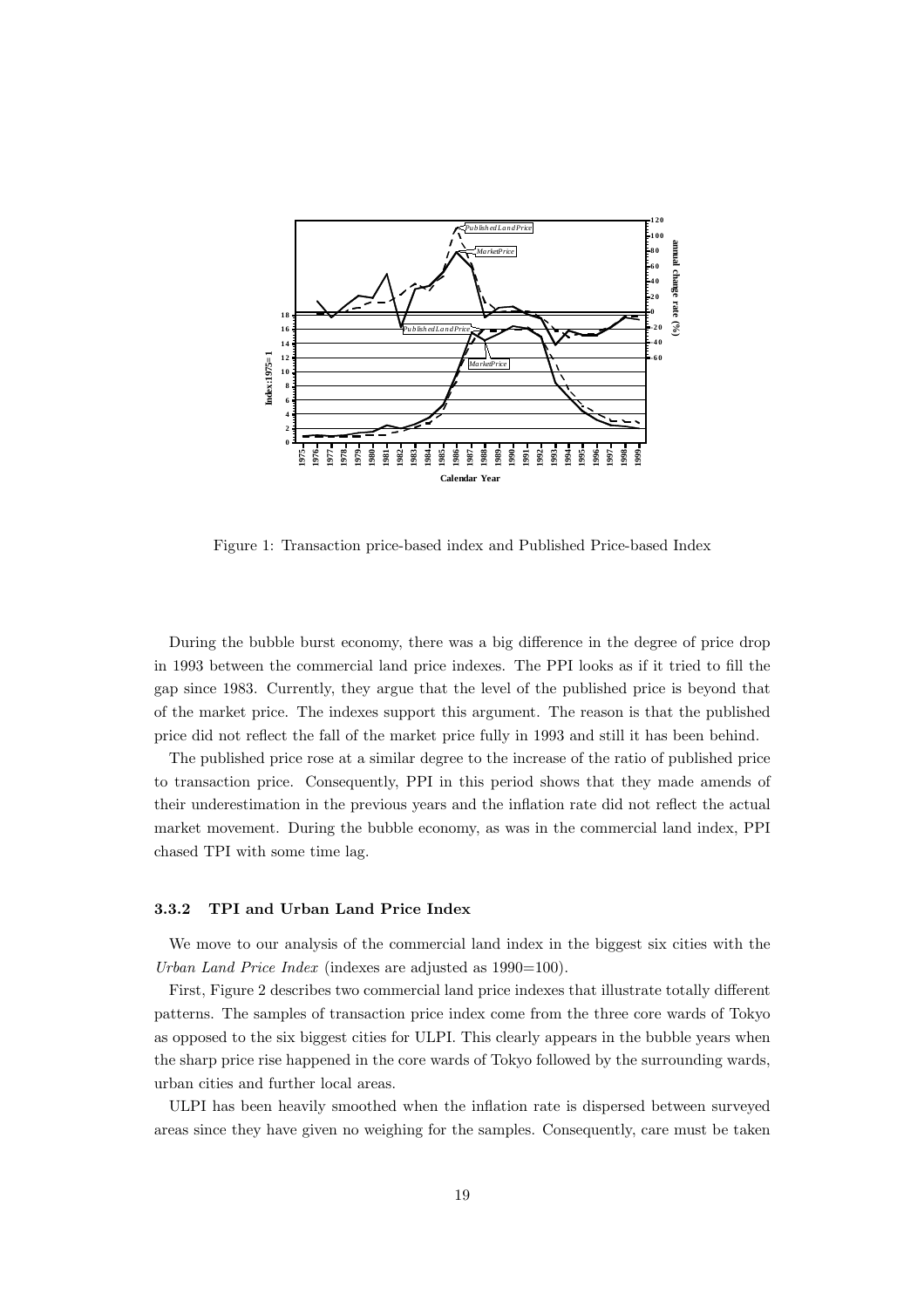

Figure 2: Transaction price based index and Urban Land Price Index

for this smoothing effect while UPLI has the advantage of being published every half a year. In addition, the degree of error for the four grading - the high, upper, middle, low - in each city has not been the same and the difference has changed from time to time.

We compare the average and standard deviation of TPI, PPI and ULPI (Table 4).

**TPI versus PPI (annual)** In the commercial land price index, the average and standard deviation of TPI is 7.77% and 30.19 respectively as opposed to 7.30% and 26.27 for PPI. The coefficient of variance (SD/AV) of TPI (3.89) is slightly larger than that of TPI (3.60).

**TPI versus UPLI (every half a year)** In the commercial land price index, the average and standard deviation of TPI is 3.15% and 13.32 respectively as opposed to 2.22% and 6.50 for UPI. The coefficient of variance  $(SD/AV)$  of TPI  $(4.23)$  is slightly larger than that of TPI (2.93).

In conclusion, if we consider the growing variance of market growth in each region, it is fair to say that the Published Price-based Index is more suitable when analyzing local markets although it is available only once a year.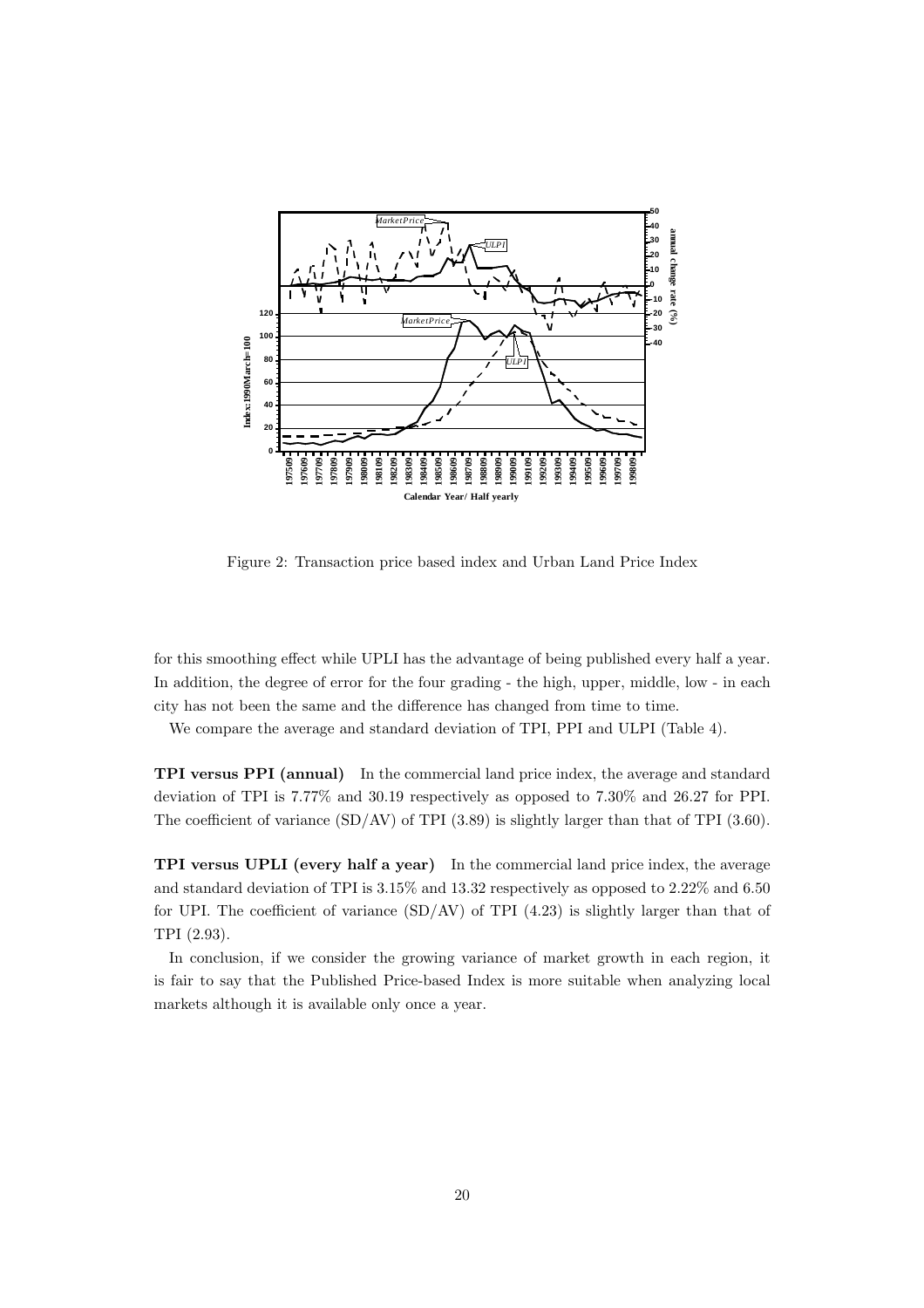|                                |                         | Transaction<br>price-based<br>Index | Published<br>Land Price-<br>based Index | Transaction<br>price-based<br>Index | UL PI |
|--------------------------------|-------------------------|-------------------------------------|-----------------------------------------|-------------------------------------|-------|
| Terrm                          |                         | 1976-1999(annually)                 |                                         | $9/1975 - 9/1999$ (bi-annually)     |       |
| $N =$                          | 24                      |                                     |                                         | 48                                  |       |
| Commercial<br>L <sub>and</sub> | (Average)               | 7.77                                | 7.30                                    | 3.15                                | 2.22  |
|                                | (Standard<br>Deviation) | 30.19                               | 26.27                                   | 13.32                               | 6.50  |

Table 4: Statistical Comparisons of TPI, PPI and ULPI

## **4 Establishing the hedonic index under structural changes**

### **4.1 Detection of bubble era through structural change test**

We then improved the model to observe the temporal change of valuation error in the Published Land Price. In the last analysis, the estimated scale dummy  $TD$  was the most important factor in order to make a comparison between indexes in different periods. However, we seek to improve the accuracy of the model when detecting the valuation error.

In the last section, we assumed that there is a stable relation between price and variables for the long term in the Basic Models. But this assumption is problematic when we pursue the improvement of accuracy of the models. The subject period of this study is the twentyyears from 1975, which is a long time. In addition, this term includes the bust and burst of the Bubble economy and hence it is unlikely that the relation had been stable.

In dealing with the structural change of a hedonic function, Smith and Tesarek (1991) pointed out the difficulty of establishing a price index using a single model and that we should separate data. Shimizu, et al. (2010) used transaction data as in our study and divided the observations into monthly and estimated hedonic models for each subset of data. Then we put data on a selected location into the model to produce an index. But this separation of data makes it difficult to compare different times since the coefficient of determination and distribution of disturbance change in accordance with the periods. In this study, therefore, we identified points of structural change for each coefficient by structural change test. Then we put a cross factor into each term to estimate a single hedonic function model for producing an index.

In general, a structural change test is an equality test of partial regression coefficient  $\beta_1$ ,  $\beta_2$  where a point of structural change is known and where the data is split into two parts accordingly. The methodology of testing is different from assumptions on the variance of error, namely either in the case of  $\sigma_1^2 = \sigma_2^2$  or  $\sigma_1^2 \neq \sigma_2^2$ . We tested linear model hypothesis where the variance of error is equal  $\sigma_1^2 = \sigma_2^2$ . When it is different  $\sigma_1^2 \neq \sigma_2^2$ , an asymptotic likelihood ratio test is carried out and unknown parameters are sought by convergent calculation through the fact that 2*log*(likelihood) chi-square dispersion. (Amemiya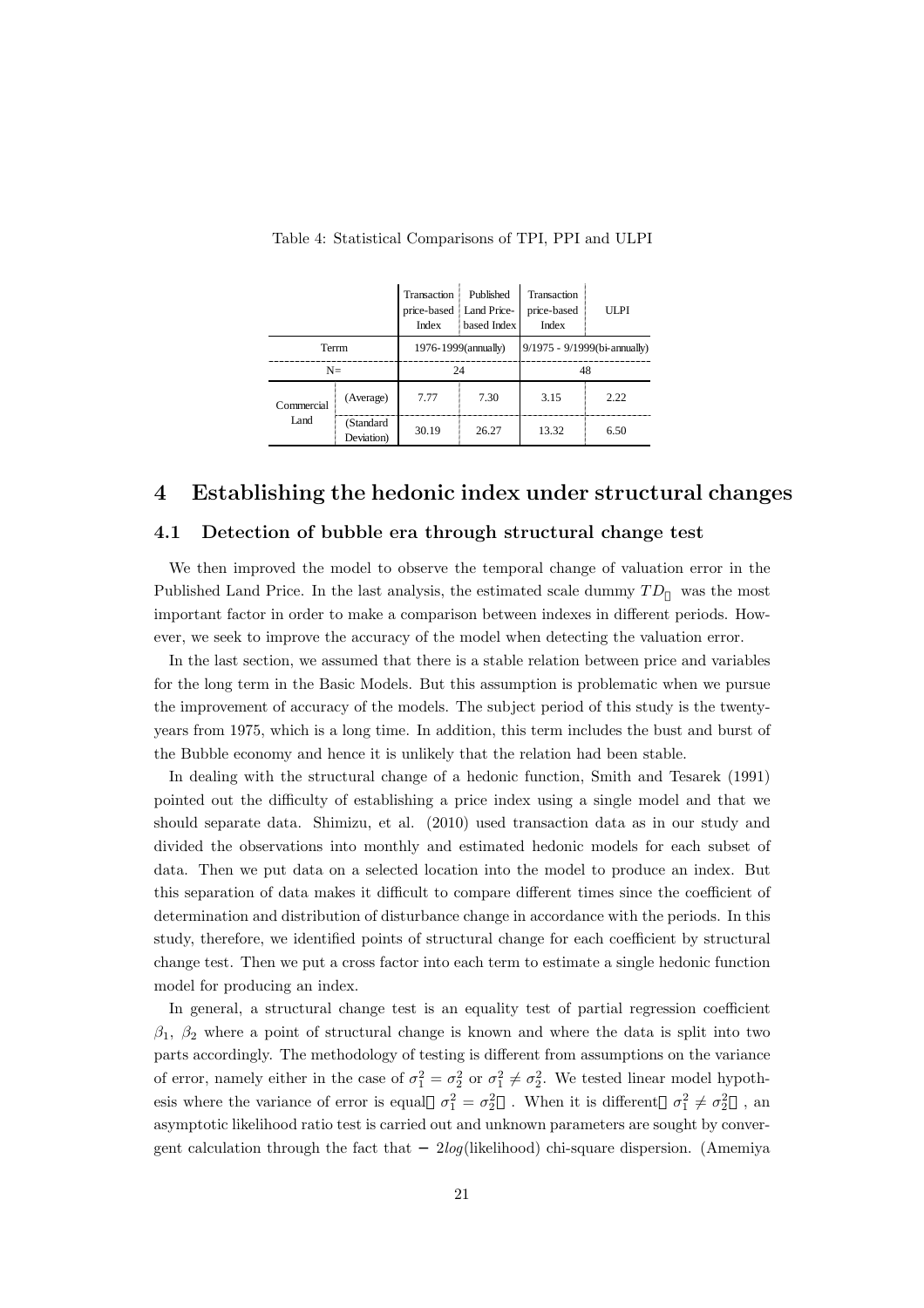|                                                        | Pre-Bubble vs. Bubble | Bubble vs. Post-Bubble | Pre-Bubble vs. Post-Bubble |
|--------------------------------------------------------|-----------------------|------------------------|----------------------------|
| Lot size                                               | 0.0232                | 0.0001                 | 0.0001                     |
| Road Width                                             | 0.0057                | 0.0001                 | 0.0001                     |
| Distance to the Nearest Station                        | 0.0090                | 0.0023                 | 0.2324                     |
| Proximity to CBD                                       | 0.2072                | 0.0458                 | 0.3282                     |
| <b>Floor to Lot Ratio</b>                              | 0.0914                | 0.0320                 | 0.0099                     |
| ALL $*$                                                | 0.0001                | 0.0001                 | 0.0001                     |
| *Bulk testing on five variables above was carried out. |                       |                        |                            |

Table 5: Transaction Price Function under Structural Changes

(1985), Shimizu, Karato and Nishimura,(2007)).

However, it is reasonable to assume that the subject period of this study should be divided into three era, namely, pre-bubble, bubble and post-bubble era since the subject period includes the time of the bubble economy. On this assumption, we know there are two structural changes but do not know about changing points. Therefore we estimated changing points, *ta* and *tb*, on the basis of AIC (Akaike's Information Criterion) and pre-bubble period dummy variable  $(BB_{ta,tb}D)$  post-bubble dummy period dummy variable  $(PB_{tb}D)$ , then we examined the results by  $F$  test.<sup>19)</sup>

Equation 1 is modified as below.

$$
\log LP_{it} = a_0 + \sum_{i} a_{1i} \log X_i + \sum_{k} a_{2k} D_k + \sum_{i,k} a_{3ik} (\log X_i) (RD_k) + \sum_{t} a_{4t} D_t + \sum_{i} a_{6i} (\log X_i) (BB_{ta,tb}D) + \sum_{i} a_{7i} (\log X_i) (PB_{tb}D) + \varepsilon
$$
\n(2)

*BBta,tbD* : *bubble −dummy P BtbD* : *post −bubble − dummy*

Assuming that the beginning of the bubble period was between 1980 and 1990 while the period ended after 1990 (1980*ta <* 1990,1990*tb*) we calculated 5,550 equations each for commercial land. In comparison with those models by AIC, we choose the following points as most appropriate points to estimate our functions.

We should note that these points are based on AIC and need another test. The data is separated into three groups according to the break points in 1983 1st quater and 1995 4th quarter. Table 5 is a result of the F test to examine structural change.

The probability of structural change varies from each variable. However, five variables (All five variables) for commercial land and four variables (All four variables) for residential land prove that structural change happened in the pre-bubble period, bubble period and post bubble period.

<sup>&</sup>lt;sup>19</sup>) Garcia and Perron (1996) showed how to identify the changing points for two structural changes. Jushan and Perron (1998) discussed the way of structural change test for unknown changing points of unknown frequencies. In our study, we used a simplified way in terms of tractability.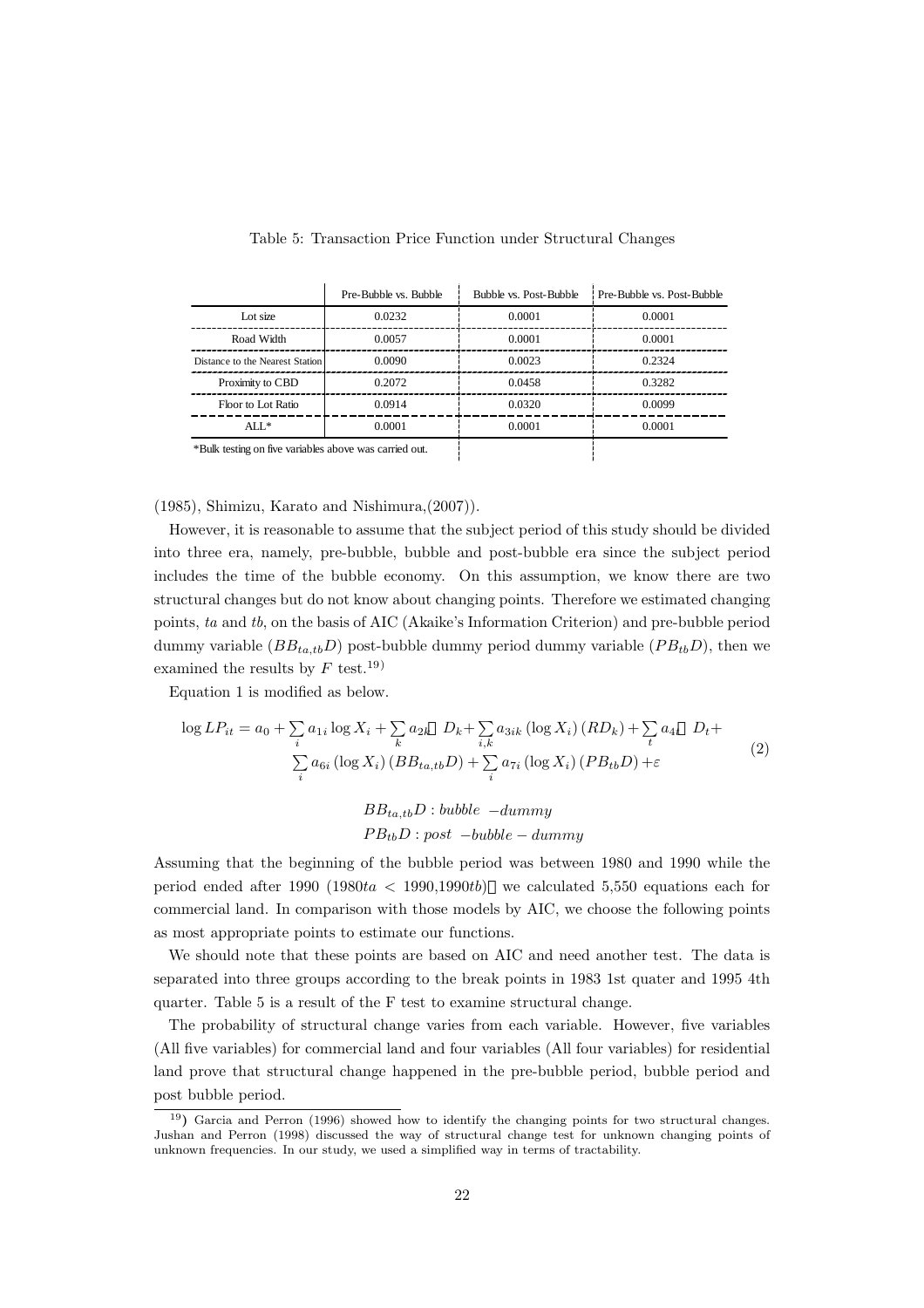The commercial land price model shows that the bubble period was 12 years, which lasted from the first quarter of 1983 until the last quarter of 1995. This time it includes the time when the price rose and fell sharply and slowed down as Figure 1 suggested. Thus the period extracts the bubble period as a violent movement of the market. In this sense, it would be accurate to define it as a bubble and burst period rather than simply a bubble period. Furthermore, the structure of the pre-bubble period differs from that of the post-bubble period. This indicates that it would be wrong to think that the market returned to the previous situation after the burst of the bubble as it is often described just by impression.

## **4.2 Estimate of hedonic function model under structural changes**

We estimated the price models under structural changes. Based on Equation 2, for commercial land model, we put the bubble period dummy variable between the first quarter of 1983 and the fourth quarter of 1995, and the post-bubble (and burst) dummy variable after this period, with other variables such as plot size, road width, the proximity to the nearest station and city center and floor to site ratio.

The estimated models of land prices under structural changes are shown in Table 6.

The commercial land price model suggests that the coefficient adjusted by the degree of freedom is 0.895. In comparison with the model without cross factor such as the bubble dummy variable, it has improved not only AIC but coefficient of correlation,<sup>20)</sup> which has more explanatory power. The factors of plot size, road width and floor to site ratio is positive while the proximity to the station and city center is negative. This matches our instinctive idea.

We investigated cross factors of the bubble-dummy and post-bubble dummy, estimated as coefficients to analyze temporal change. In terms of plot size, the cross factor with the bubble dummy is 0.083 while that of the post-bubble dummy is 0.060. This means that plot size affected the land price more in the bubble period than in the pre-bubble period but its effect weakened after the bubble period. The effect of width of the front road became strong after the bubble period as the cross factor with the bubble dummy and the post-bubble dummy is 0.111 and 0.158 respectively. Therefore, in the commercial market in the core three wards of Tokyo, the preference to the site of potentially higher use becomes a strong possibility. The degree of scale premium in site slightly decreases since more large size plots have been on the market after the bubble period.

With regard to the impact of the proximity to the station, the cross factor with the bubble dummy is 0.060, which means that the proximity had less affect than in the prebubble period. The cross factor with the post-bubble dummy is 0.031. Demand for sites located far from stations were strong during the bubble period and became weak after the bubble. Regarding the proximity to CBD, the cross factor with the bubble dummy is - 0.318 and - 0.139 with the post-bubble dummy. The proximity to CBD is substitute for quality of

 $^{20}$ It is pointed out, generally, that too many variables are used when the variables are selected by the coefficient adjusted for the degrees of freedom. In this study, the selection of the variables is made by AIC criteria first and then by Mallow's CP to ensure improvement of the model.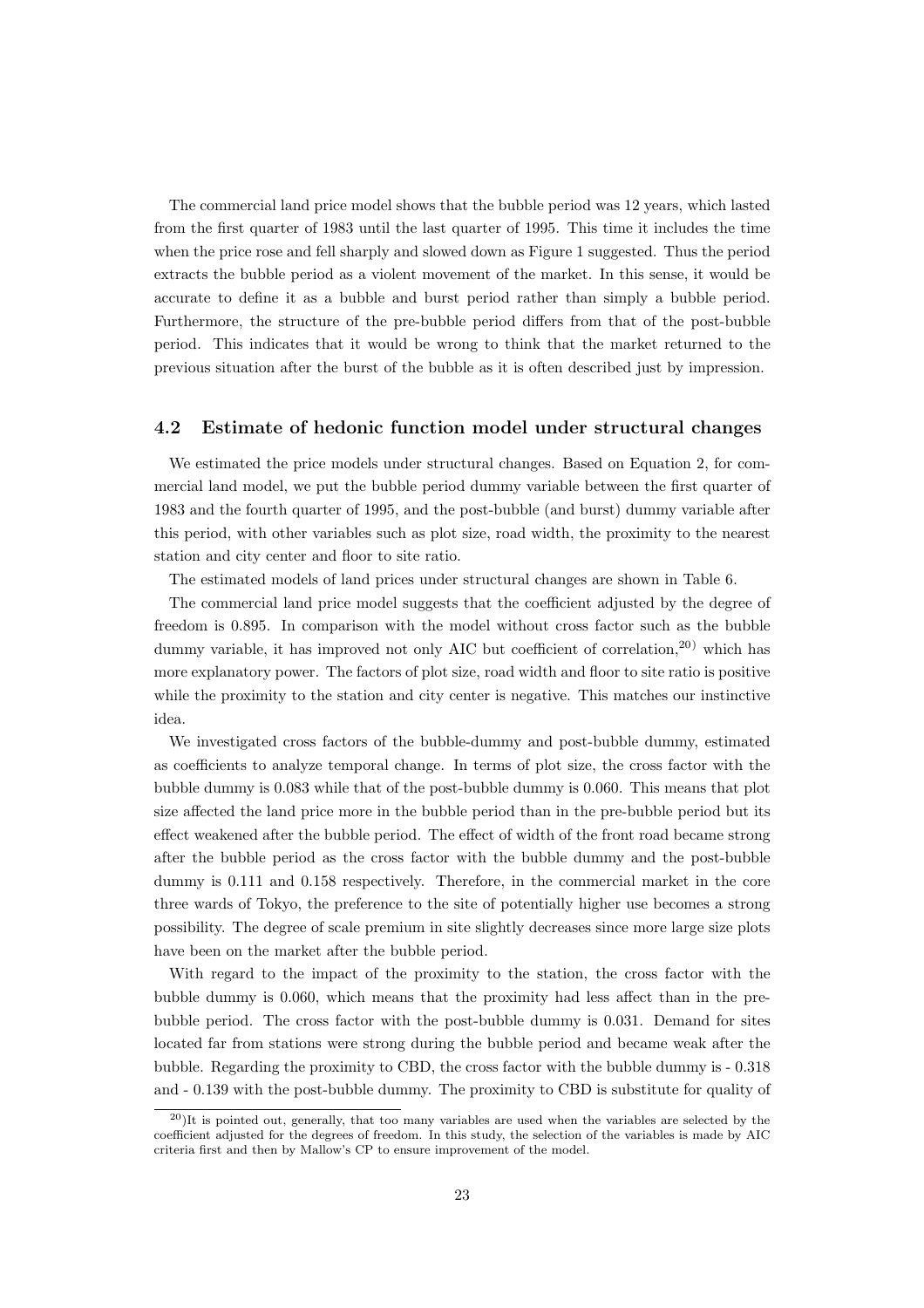networking. The preference for CBD became stronger in the bubble period than before and weaker in the post-bubble period than in the bubble period. This result can be understood as they did speculative investment by purchasing inconvenient sites for capital gain rather than convenient sites. The land price therefore was not decided by other factors than its land use, which shall be investigated in the future.

## **4.3 Published Land Price versus Sales Transactions - A statistical test-**

#### **4.3.1 Valuation to Price ratio – Accuracy of Published Land Price**

We examined the accuracy of the *Published Land Price* by comparison with the transaction price-based land price model responding to structural changes. In the tree core wards of Tokyo, the number of points for the *Published Land Price Survey* on commercial land is 1,722 in total between 1974 and 1999 ( $(i = 1-1772)$ ). Having applied our transaction price model to each point for the *Published Land Price Survey*, we have calculated the ratio of the Published Land Price to the price induced by the model as follows.

At point *i* Published price at *i* / Hedonic price using transaction prices at *i*

The ratio of published price to transaction prices is, on average, 86.96% for commercial land.

We then examined the ratio on a time-series basis (Figure 3). In commercial land, the ratio had been approximately 80% (80.84%) in 1975 and dropped down to 46.40% in 1981. In 1981 and 1982, the ratio shuttled to 69.55% and remained about 70% to 80% between 1987 and 1992 in the bubble period. However, in 1993, the ratio went up to 104.24%, which means that the published price did not reflect the burst of the property price. The ratio has been over 100% since 1993 and it was more than 120% in 1999.

#### **4.3.2 The transition of the ratios on certain points**

We undertook more micro observation on the Value to Price relationship. It is impossible to observe the same point for published price since no single points are available for continuous observation through the past years. In this study, we choose two commercial prices from the 1975 *Published Price Survey* and calculated V/P ratios. Then we established the function of the *Published Land Price* under structural changes (Table 7) by which we can obtain an estimation of the *Published Land Price* after 1975. We can now compare the estimated *Published Land Price* with the transaction price on the same points.

The published price models fit very well. The efficiency of the coefficient of commercial land price model is 0.951. The differences of the actual published price to estimated price are very small in 1975. The largest difference occurs at point 2 of commercial land where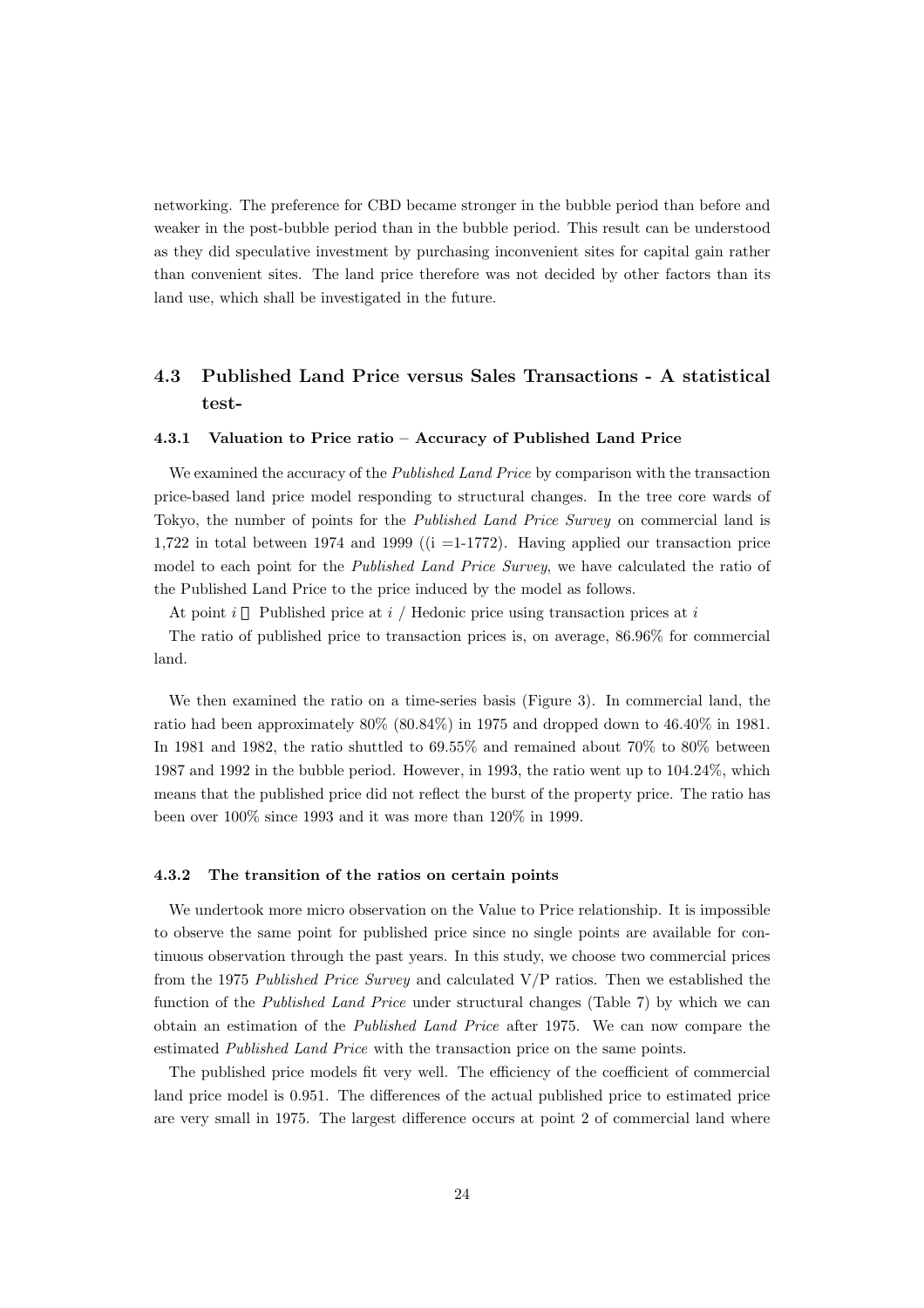| Commercial Area(Chiyoda,Chuo,Minato Wards)        |                      |                      |
|---------------------------------------------------|----------------------|----------------------|
| Variables(all in log except for dummies)          | Coefficient          | t-value              |
| <b>Property Characteristics</b>                   |                      |                      |
| Constant                                          | 8.613                | 18.631               |
| LA:Land Area $(m2)$                               | 0.017                | 1.600                |
| RW:Road Width(10cm)                               | 0.208                | 12.611               |
| ST:Distance to the Nearest Station(m)             | $-0.081$             | $-4.379$             |
| AC: Accessibility to City Core*                   | $-0.983$             | $-17.597$            |
| YK:Floor Area Ratio/FAR                           | 1.047                | 17.643               |
| Raiway/Subway Line Dummy                          |                      |                      |
| Ginza Line                                        | $-0.515$             | $-1.841$             |
| Hibiya Line                                       | 0.635                | 3.000                |
| Tozai Line                                        | $-1.033$             | $-1.742$             |
| Asakusa Line                                      | 0.927                | 2.617                |
| <b>Cross-term Effect by Railway Line Dummy</b>    |                      |                      |
| $LA \times Yamanote$ Line                         | $-0.028$             | $-2.483$             |
| LA × Marunouchi Line                              | 0.170                | 4.178                |
| $LA \times Chiyoda$ Line                          | $-0.152$             | $-4.405$             |
| LA × Asakusa Line                                 | $-0.062$             | $-3.084$             |
| $LA \times Mita$ Line                             | 0.067                | 2.943                |
| $LA \times$ Shinjhuku Line                        | 0.051                | 3.746                |
| $RW \times Tozai$ Line                            | $-0.060$             | $-2.021$             |
| RW × Chiyoda Line                                 | 0.146                | 2.366                |
| $RW \times Y$ urakucho Line                       | $-0.066$             | $-2.741$             |
| $RW \times$ Mita Line                             | 0.074                | 2.091                |
| $RW \times$ Shinjhuku Line                        | $-0.051$             | $-3.711$             |
| $RW \times$ Sobu Line                             | 0.031                | 4.715                |
| $ST \times Y$ amannote Line                       | $-0.245$             | $-13.607$            |
| $ST \times Ginza$ Line                            | $-0.080$             | $-3.533$             |
| $ST \times$ Hibiya Line<br>$ST \times$ Tozai Line | $-0.128$<br>$-0.078$ | $-7.696$             |
| $ST \times Y$ urakucho Line                       | $-0.159$             | $-2.529$<br>$-8.852$ |
| $ST \times$ Asakusa Line                          | $-0.069$             | $-2.466$             |
| $ST \times$ Chuo Line                             | 0.014                | 2.404                |
| $YK \times Y$ amanote Line                        | 0.064                | 1.673                |
| $YK \times$ Ginza Line                            | 0.197                | 5.220                |
| YK × Hibiya Line                                  | $-0.045$             | -1.531               |
| $YK \times Tozai$ Line                            | 0.301                | 3.065                |
| $YK \times$ Chiyo Line                            | 0.075                | 1.459                |
| $YK \times Y$ urakucho Line                       | 0.171                | 7.881                |
| $YK \times$ Asakusa Line                          | $-0.080$             | $-1.711$             |
| $AC \times Y$ amanote Line                        | 0.426                | 4.708                |
| $AC \times Hibiya$ Line                           | 0.200                | 5.846                |
| $AC \times$ Mita Line                             | $-0.221$             | $-2.901$             |
| Cross-term Effect by Bubble Dummy**               |                      |                      |
| $LA \times BubbleDummy$                           | 0.083                | 6.884                |
| $RW \times BubbleDummy$                           | 0.111                | 6.016                |
| $ST \times B$ ubbleDummy                          | 0.060                | 3.123                |
| $AC \times BubbleDummy$                           | $-0.318$             | -4.174               |
| $YK \times B$ ubbleDummy                          | $-0.072$             | $-1.174$             |
| Cross-term Effect by Post-Bubble Dummy***         |                      |                      |
| $LA \times Post-BubbleDummy$                      | 0.060                | 4.434                |
| $RW \times Post-BubbleDummy$                      | 0.158                | 7.009                |
| $ST \times Post-BubbleDummy$                      | 0.031                | 1.391                |
| $AC \times Post-BubbleDummy$                      | $-0.139$             | $-1.552$             |
| $YK \times Post-BubbleDummy$                      | $-0.487$             | $-7.429$             |
| <b>Time Dummy</b>                                 | Yes                  |                      |

## Table 6: Transaction Price Function under Structural Changes

Adjusted R square=0.895

Number of Observations=6,577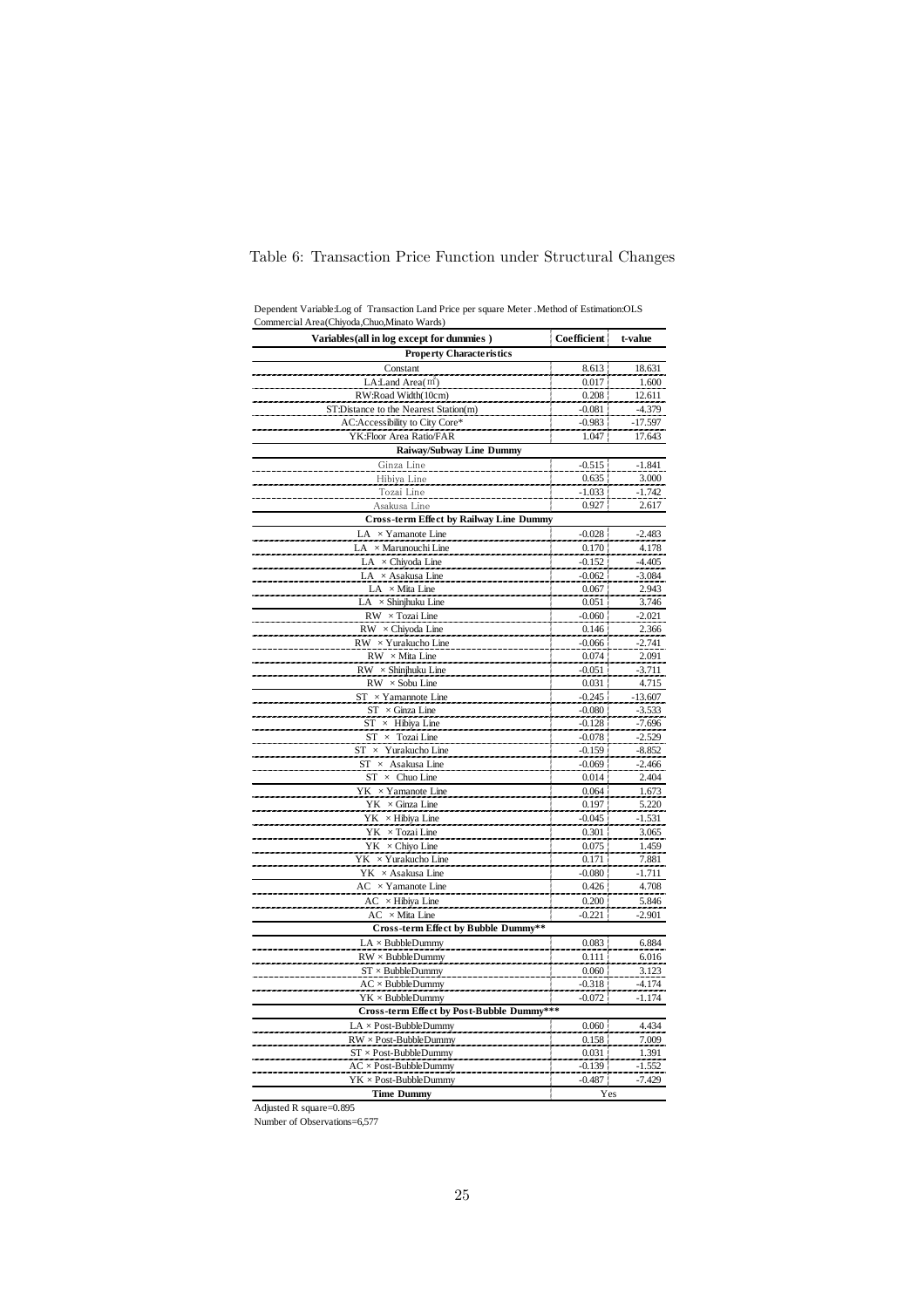| Variables (all in log except for dummies) | Coefficient | t-value   |
|-------------------------------------------|-------------|-----------|
| <b>Property Characteristics</b>           |             |           |
| Constant                                  | 4.370       | 6.693     |
| LA:Land Area $(m2)$                       | 0.060       | 3.335     |
| RW:Road Width(10cm)                       | 0.083       | 2.901     |
| ST:Distance to the Nearest Station(m)     | $-0.063$    | $-10.752$ |
| AC:Accessibility to City Core*            | $-0.257$    | $-2.390$  |
| YK:Floor Area Ratio/FAR                   | 1.471       | 15.344    |
| Raiway/Subway Line Dummy                  |             |           |
| Yamanote Line                             | $-7.442$    | $-8.798$  |
| Ginza Line                                | $-1.565$    | $-1.985$  |
| Shinjhuku Line                            | 32.209      | 9.358     |
| Cross-term Effect by Railway Line Dummy   |             |           |
| $LA \times Yamanote$ Line                 | $-0.078$    | $-3.720$  |
| $LA \times$ Ginza Line                    | $-0.079$    | $-3.794$  |
| $LA \times \text{Marunouchi Line}$        | $-0.033$    | $-5.053$  |
| $LA \times Chiyoda$ Line                  | 0.035       | 3.994     |
| LA × Asakusa Line                         | $-0.067$    | -10.102   |
| $RW \times Yam$ anote Line                | 0.112       | 3.204     |
| $ST \times$ Marunouchi Line               | 0.030       | 3.628     |
| $ST \times$ Chiyoda Line                  | 0.027       | 2.364     |
| $ST \times$ Asakusa Line                  | 0.045       | 6.174     |
| $ST \times$ Mita Line                     | 0.010       | 2.170     |
| $\times$ Sobu Line<br>ST                  | 0.025       | 2.503     |
| $YK \times Y$ amanote Line                | 0.673       | 6.002     |
| $YK \times$ Ginza Line                    | 0.829       | 7.635     |
| $YK \times$ Shinjhuku Line                | -1.918      | -6.576    |
| $AC \times Yamanote$ Line                 | 0.047       | 1.599     |
| $AC \times$ Ginza Line                    | 0.388       | 5.559     |
| $AC \times$ Shinjhuku Line                | $-1.099$    | $-5.875$  |
| Cross-term Effect by Bubble Dummy**       |             |           |
| $LA \times BubbleDummy$                   | 0.043       | 2.247     |
| $RW \times BubbleDummy$                   | 0.017       | 0.532     |
| $ST \times B$ ubbleDummy                  | 0.024       | 3.753     |
| $AC \times BubbleDummy$                   | $-0.280$    | $-2.578$  |
| $YK \times BubbleDummy$                   | $-0.152$    | $-1.413$  |
| Cross-term Effect by Post-Bubble Dummy*** |             |           |
| $LA \times Post-BubbleDummy$              | 0.134       | 5.762     |
| $RW \times Post-BubbleDummy$              | 0.106       | 2.790     |
| $ST \times Post-BubbleDummy$              | 0.026       | 3.531     |
| $AC \times Post-BubbleDummy$              | $-0.266$    | $-2.101$  |
| $YK \times Post-BubbleDummy$              | 0.025       | 0.206     |
| <b>Time Dummy</b>                         | Yes         |           |

## Table 7: Published Land Price Function under Structural Changes

Dependent Variable:Log of Published Land Price per square meter.Method of Estimation:OLS Commercial Area(Chiyoda,Chuo,Minato Wards)

Adjusted R square=0.951

Number of Observations=1,772

\* A verage travel time during daytime including transfer between the nearest station to main terminal station Main stations(Tokyo・Shinjhuku・Shibuya・Ikebukuro・Ueno・Kasumigaseki・Otemachi)

 $*$ \*BubbleDummy:1983 $\sim$ 1995

\*\*\*Post-BubbleDummy:1996~

Base Line=Marunouchi, Tozai, Chiyoda, Yurakucho, Asakusa, Mita, Chuo, Sobu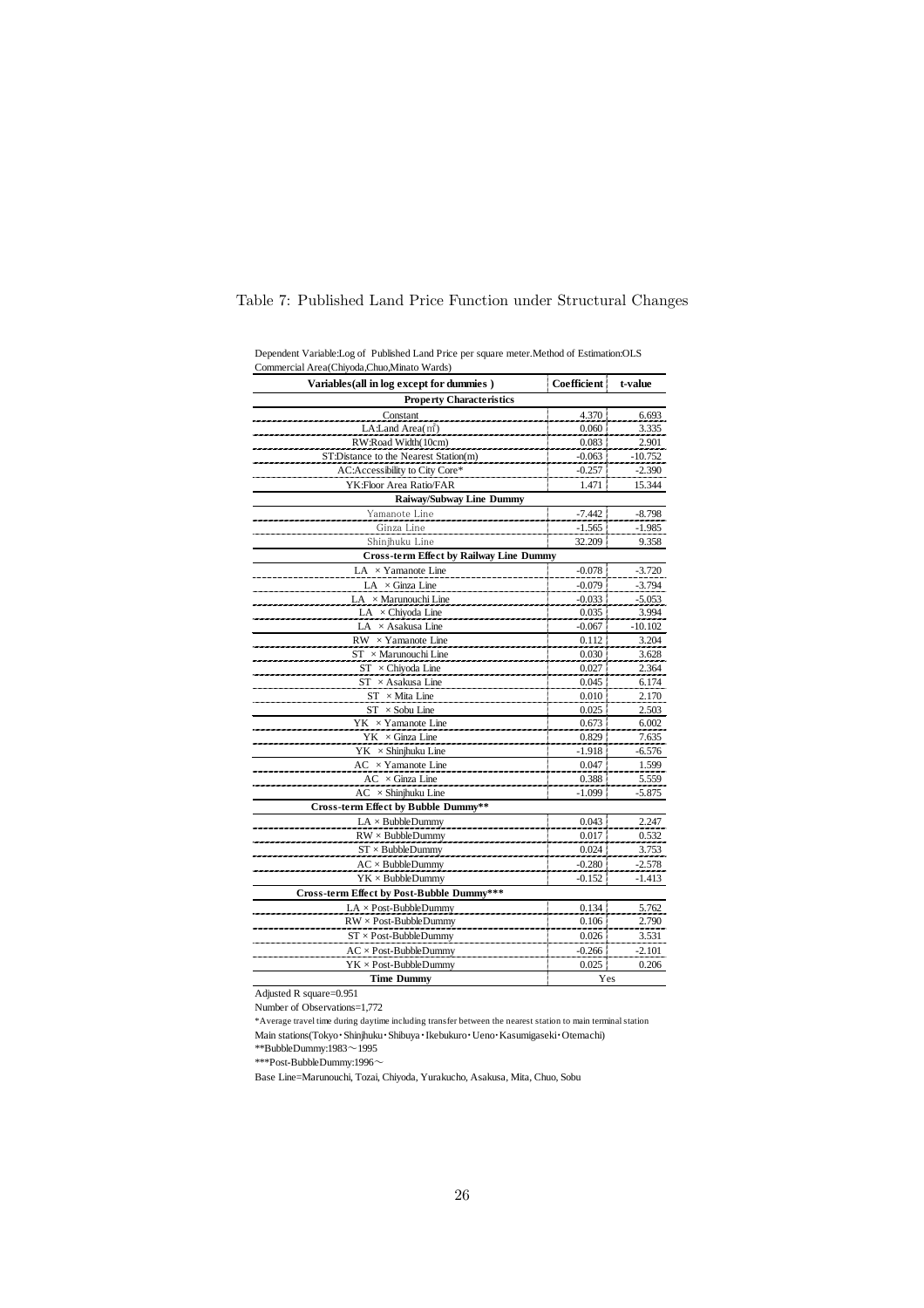

Figure 3: Value to Price ratio on particular points: Commercial sites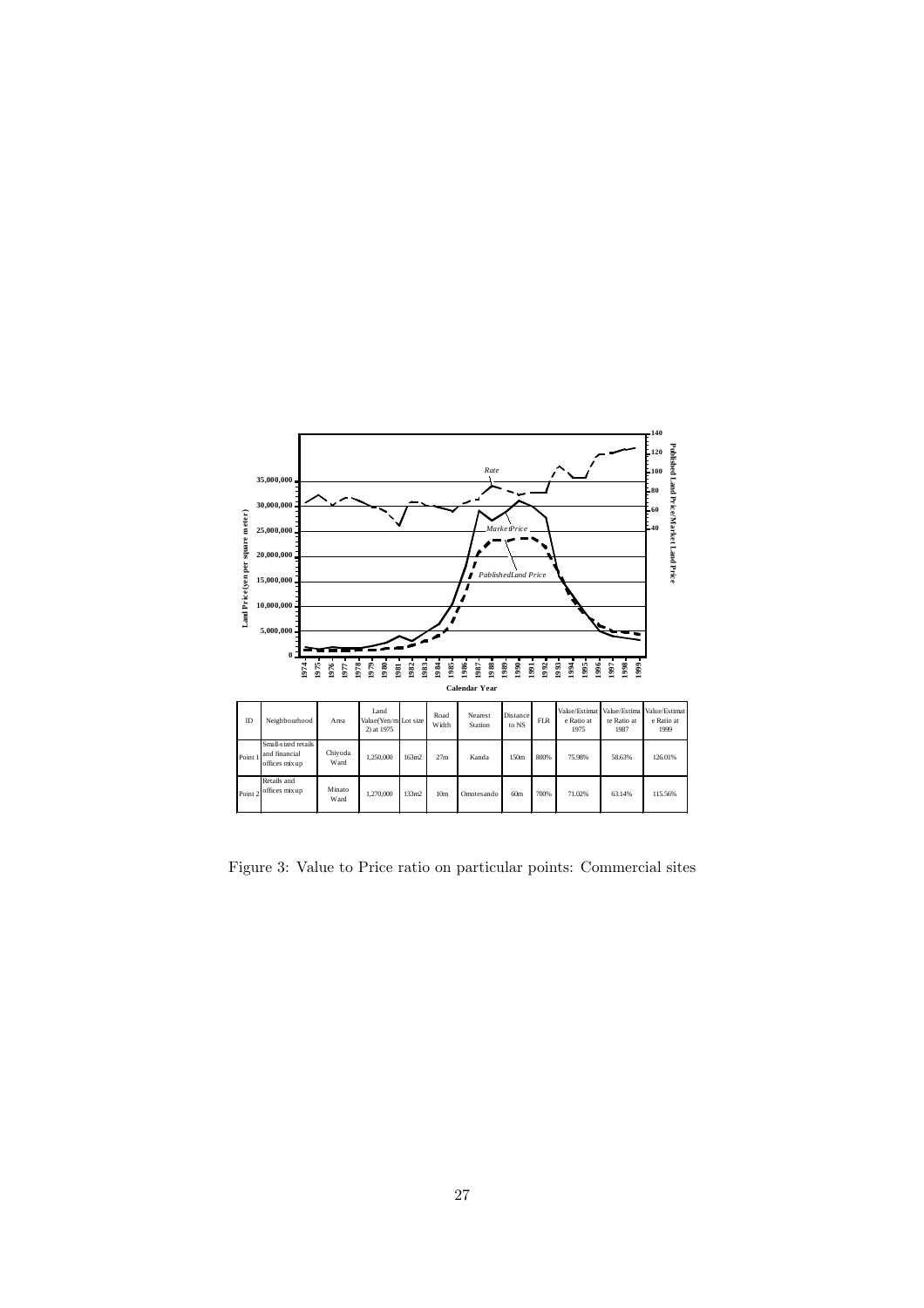the model is underestimated by 3.85%. Thus the estimated published price is very close to the actual published price.

Finally, we take 1975 as a base year and our estimated published price index shifted by the difference of actual published price and estimated published price in 1975 to establish an index. The index is based on actual published prices in 1975 and on estimated published prices in other years.

In commercial land, we choose one point in a small retail shops area of Chiyoda Ward and the other from a mixed area of retail and office from Minato Ward.

We choose three periods, which are 1975, 1985 and 1999. The year 1985 is two years after 1983 when the bubble (-and burst) period was believed to begin.<sup>21)</sup> And the year 1999 is the latest sample year observable. The ratio of the published price to 1975 at point ONE and point TWO is about 75% and 71% respectively. The ratio reversed in 1985 where it is 58% at point ONE and 63.14% at point TWO. In 1999, it reverses again and the ratio at point ONE is 126% and 115% at point TWO. This reflects the fact that land price fall in Omotesando area in Minato Ward (for point ONE) slows down since IT business companies concentrate in the area while they have more price drops in Kanda area of Chiyoda Ward (for point TWO) due to weakness in the financial sector that are the main occupiers of the Kanda area.

The ratios of the published price to 1975 at point ONE and point TWO is about 92% and 101% respectively, which tells that the published price is almost the same as the transaction price. In 1985, the ratio at point ONE is 73% and 71% at point TWO. Then, in 1999, the ratio at point ONE is 115% and 119% at point TWO. As in the commercial land market, the published price is beyond the transaction price. This reflects the fact that the land price fall in Omotesando area of Minato Ward (for point ONE) slows down since IT business companies concentrate in the area while they have more price drops in Kanda area of Chiyoda Ward (for point TWO) due to weakness in the financial sector that are the main occupiers of the Kanda area.

## **5 Conclusion - Requirement of commercial property price indexes based on Japanese experience -**

In this study, we have summarized the information on property prices in Japan and constructed our database on transaction comparables. Then having compared them with published price statistics and the Urban Land Price Index with our hedonic price model based on transaction price or published land price, we revealed their characteristics as shown below.

We have seen a number of land price information provided, especially from private institutions. However, most of the information is based on appraisal value and appraisal value has some problems. First, appraisal-based information has systematic problem. The accuracy

<sup>21</sup>**)** We used the year 1985 since the estimate was not stable. This happens because there are big gaps between two cross factors, which are presumably the period dummy factors.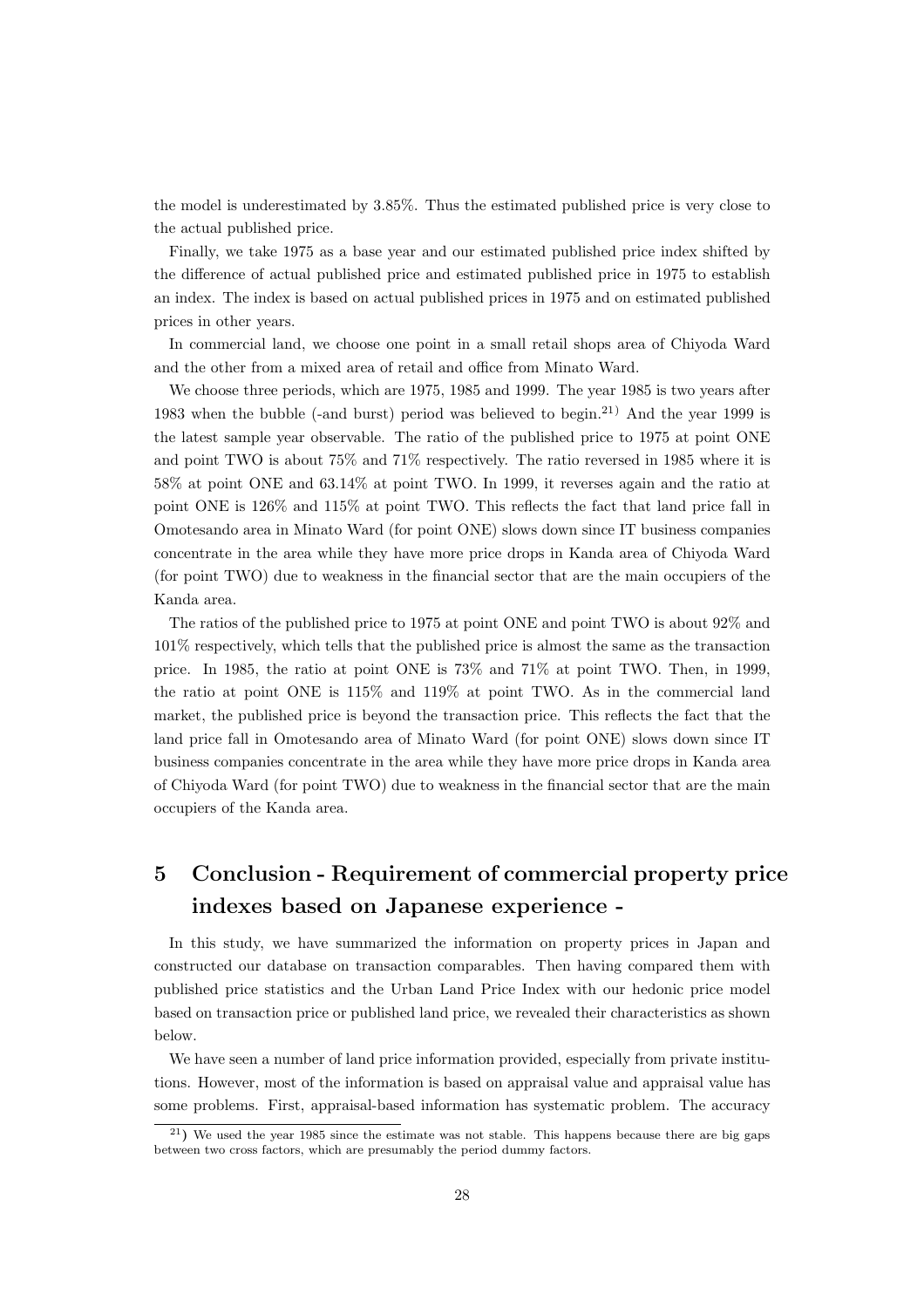of appraisals largely relies on the number of transactions and its accuracy and precision, especially when the comparison approach is heavily weighted. When the market changes structurally, the error caused by the lack of transactions can be significant. Second, they can have an error on time adjustment where they have a lag between the valuation date and survey period. Third, as for the Published Land Price Survey, the appraisers can face a situation where they may lose their independency under political pressures. The published price-based index has followed our transaction price-based index with a time lag during the bubble economy.

Further analysis has been undertaken on the Published Land Price Index. We investigated the ratio of published land index to transaction price index to testify the magnitude of the "valuation error." The ratio for commercial land in the three core wards of Tokyo was 80.84  $\%$  in 1975 and dropped to 46.40% by 1981. Then the ratio rose in 1982 and 1983 to reach the level of 69.55%. However, it increased again after the burst of the bubble and came to 104.24% in 1993. In 1999, the published price was greater than the transaction price index by approximately 20%.

This kind of problem was a major factor in the delay in disposing of bad loans at financial institutions following the bubble's collapse and one of the factors leading to the subsequent stagnation of the Japanese economy. We believe it is extremely significant to absorb what Japan has learned and move forward with preparing a commercial real estate price index that corresponds to the market conditions. The above line of analysis has raised some important issues with regard to preparing such a commercial real estate price index.

First, there is the problem of data selection. When it comes to calculating commercial real estate price indexes, there are two types: transaction-based indexes and appraisalbased indexes. As the empirical analysis in this study has made clear, systematic biases exist for both types. These biases are especially significant during periods of rising and falling prices, when it is most necessary to monitor price fluctuations. Whether this is due to distortion being caused in transaction prices or a problem that accompanies errors in real estate appraisal value must be determined with care.

Second, there are problems related to the heterogeneity of commercial real estate. Compared to housing and other assets, the price-determining structure for commercial real estate is complicated. As a result of this, many real estate-related characteristics must be taken into account when attempting quality adjustment. As well, when attempting to employ real estate price data based on the real estate registries provided by the public sector in many countries in Europe, the U.S. and Japan, etc., collecting data on characteristics may incur substantial costs. As this study has shown, data related to real estate characteristics is not recorded in registry data, and in order to collect data on characteristics, techniques such as geographical data systems are often required.

Third, when employing real estate appraisal value, changes in the definition of these prices should be kept in mind. In Japan, during the bubble era and the collapse period, the reason why market prices and appraisal value diverged significantly was not only a structural problem produced by appraisal errors. The fact that the definition of real estate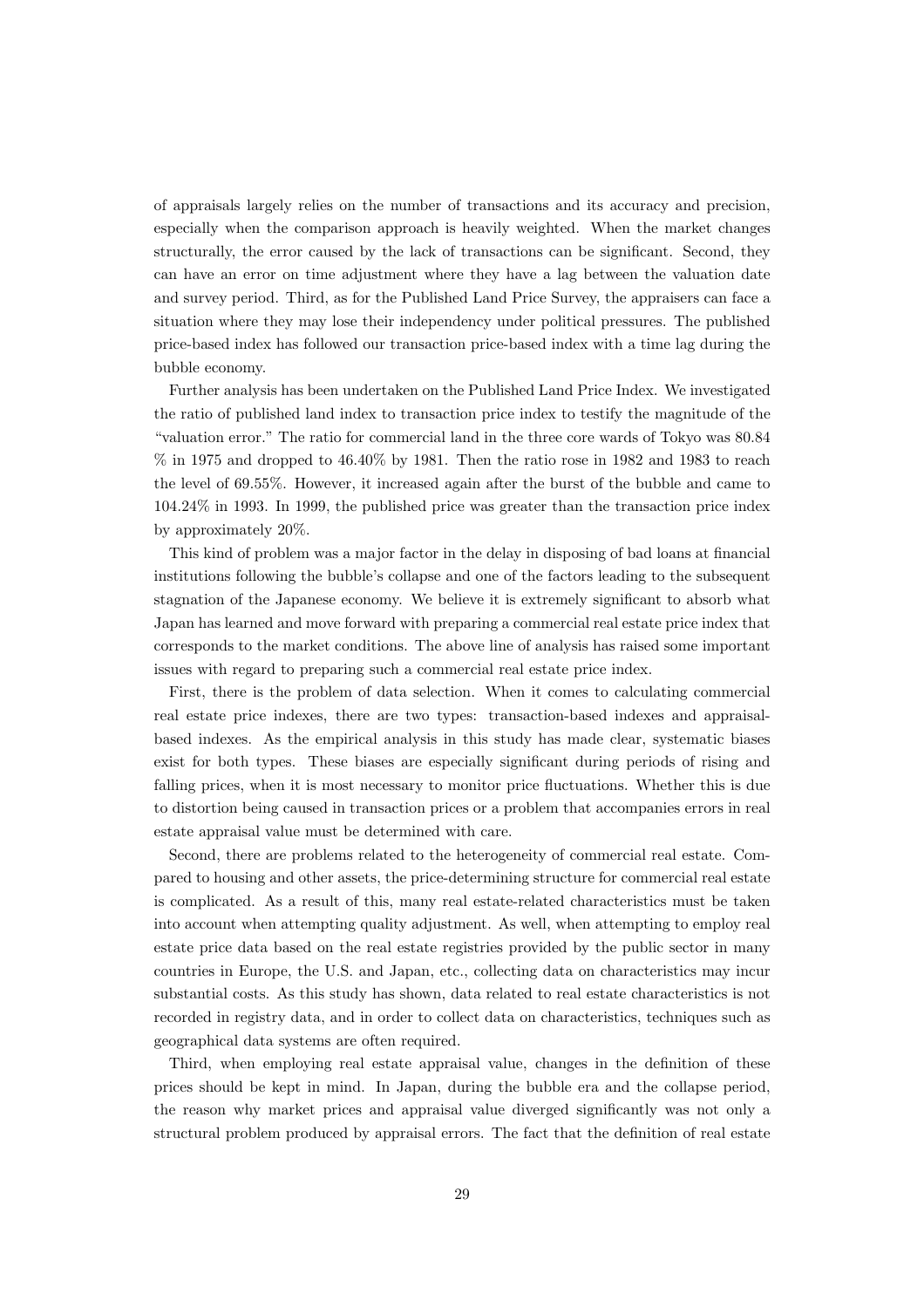appraisal value changed frequently was also a major factor. This was because agreement could not be reached regarding whether to reflect the "price transacted on the market" or to determine the "ideal price" in the fundamental sense. This kind of problem becomes even more complicated when more than one country is involved, since the definition of the price determined based on real estate appraisal varies depending on the country. In order to move forward with calculating an internationally comparable appraisal-based index, this problem will surely have to be resolved. Besides these, problems surrounding the method also arise. In this study, we calculated a quality-adjusted price index using the hedonic approach. Compared to the relatively homogeneous housing market, commercial real estate is strongly heterogeneous. In such a case, since it is necessary to perform quality adjustment based on many characteristics, there is a strong possibility that data-collection costs will be high.

Fourth, it is necessary to clarify what kind of market is represented by the index to be created. Currently, indexes supplied by the private sector are aimed at measuring real estate investment market performance. As a result, the focus is solely on the investment property market. However, there is an occupiers property market that is far larger. Generally, this kind of market is not often the target of transactions, or, if it is the target of transactions, these transactions occur extremely rarely. When attempting to measure trends in the commercial real estate market, including the occupiers property market, investment property market data is insufficient, and transaction price data is also limited. In this case, it may be better to measure the current value using earnings data, instead of a real estate price index creation method using transaction prices, appraisal value, etc.

Finally, based on the Japanese experience in the 2000s, issues relating to who is the primary index supplier have also been pointed out. Reporting of multiple real estate investment indexes supplied by the private sector ceased during the 2000s, due to companies going under, finding it difficult to collect data, or abandoning the index business, which caused confusion in the market. The following problem has also been pointed out: since the various indexes were created with different methods and different sources, it was difficult to compare the various trends that they showed. We believe that in conjunction with technical problems, this problem is an extremely important point.

The question of how to address these problems should be carefully considered with respect to the preparation of future commercial real estate price indexes.

## **References**

- [1] Amemiya, T. (1985) Advanced *Econometrics* Harvard University Press
- [2] Appraisal Institute, (2002).,*Dictionary of Real Estate Appraisal, 4th ed*., Chicago: Appraisal Institute
- [3] Bowles. G., McAllister, P. and Tarbert, H. (2001) "An Assessment of the Impact of Valuation Error on Property Investment Performance Measurement,"*Journal of Property*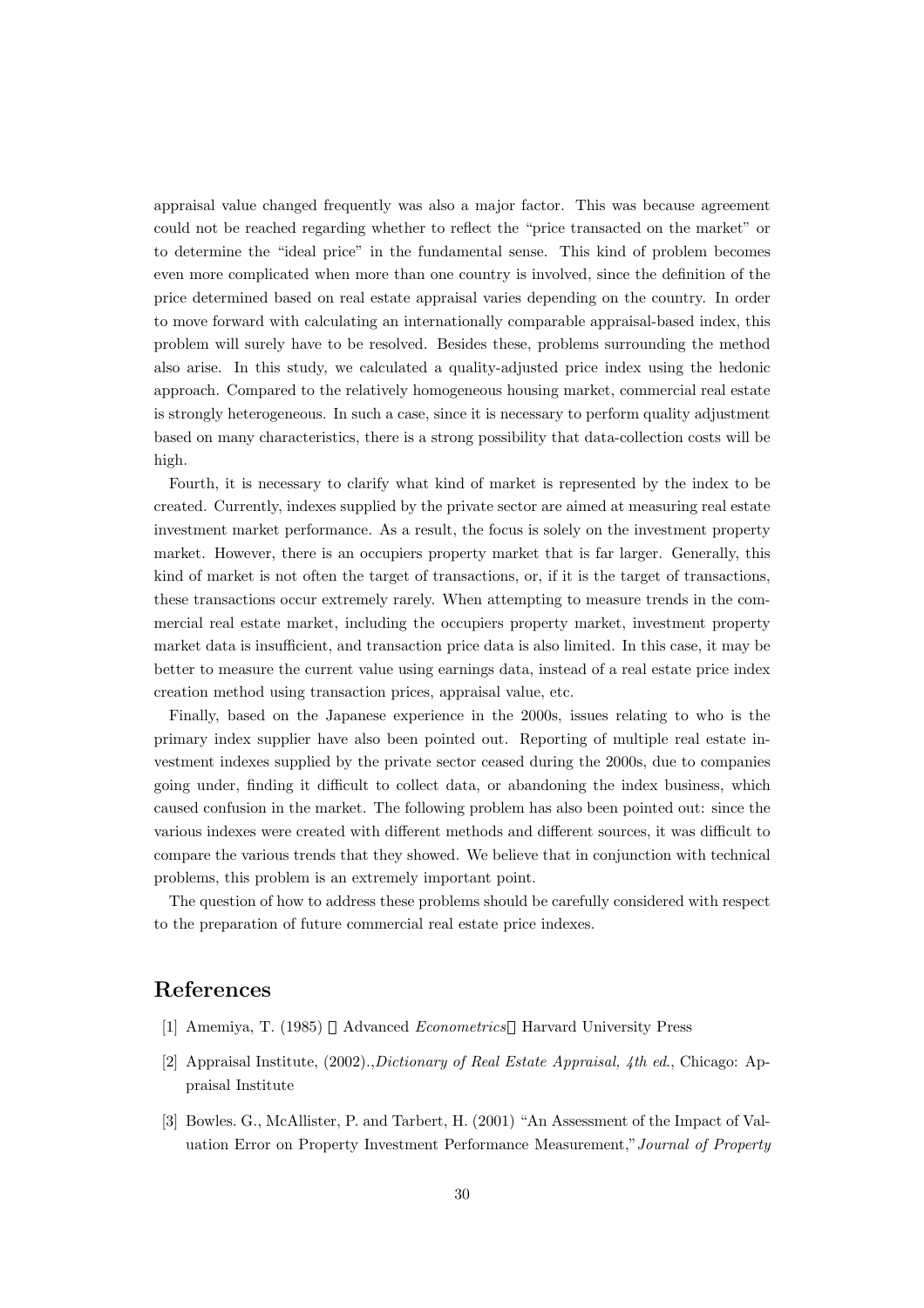*&Finance*, 19, No.2,pp. 139-155.

- [4] Cassel, E. and Mendelsohn, R. (1985) "The Choice of Functional Forms for Hedonic Price Equations: Comment,"*Journal of Urban Economics*, 18,pp135-142.
- [5] Cole, R., Guilkey, D. and Miles, M. (1986) "Toward an Assessment of the Reliability of Commercial Appraisals,"*The Appraisal Journal*, 1986July,pp422-432.
- [6] Crosby, N. (2000)"Valuation Accuracy, Variation and Bias in the Context of Standards and Expectations," *Journal of Property Valuation and Investment,* 18, pp130-161.
- [7] Crosby, N., Hughes, C., and Murdoch, J. (2004) "Influences on secured lending property valuations in the UK, " Working Papers in Real Estate & Planning,University of Reading.14/04.
- [8] Crosby, N., Lizieri, C., and McAllister, P. (2009) "Means,Motive and Opportunity? Disentangling Client Influence on Performance Measurement Appraisals, " Working Papers in Real Estate & Planning, University of Reading.09/09.
- [9] Davis, M.A. and J. Heathcote (2007), "The Price and Quantity of Residential Land in the United States", *Journal of Monetary Economics* 54. 2595-2620.
- [10] Davis, M.A. and M.G. Palumbo (2008), "The Price of Residential Land in Large US Cities", *Journal of Urban Economics* 63, 352-384.
- [11] Devaney, S and R. M. Diaz (2009), "Transaction based indexes for the UK commercial property market: exploration and evaluation using IPD data," University of Aberdeen Business School,Discussion Paper 2010-02.
- [12] Diewert, W.E. (2007), "The Paris OECD-IMF Workshop on Real Estate Price Indexes:Conclusions and Future Directions", Discussion Paper 07-01, Department of Economics, University of British Columbia, Vancouver, British Columbia,Canada, V6T 1Z1.
- [13] Diewert, W.E.J. de Haan and R. Hendriks(2010), "The Decomposition of a House Price index into Land and Structures Components:A Hedonic Regression Approach", Discussion Paper 10-01, Department of Economics, University of British Columbia,Vancouver, British Columbia,Canada, V6T 1Z1.
- [14] Fisher,J., D. Geltner, and H. Pollakowski (2007),"A Quarterly Transactions-Based Index (TBI) of Institutional property Investment Performance and Movements in Supply and Demand," *Journal of property Finance and Economics*, 34, pp.5–33.
- [15] Gallimmore, P and Wolverton, M. (1997) "Price-Knowledge-Induces Bias: a cross Cultural Comparison," *Journal of Property Valuation and Investment,* 15, pp261-273.
- [16] Garcia, A. R. and Perron, P. (1996) "An Analysis of the Real Interest Rate under Regime Shifts,"*Review of Economic and Statistics*, 78, pp111-125.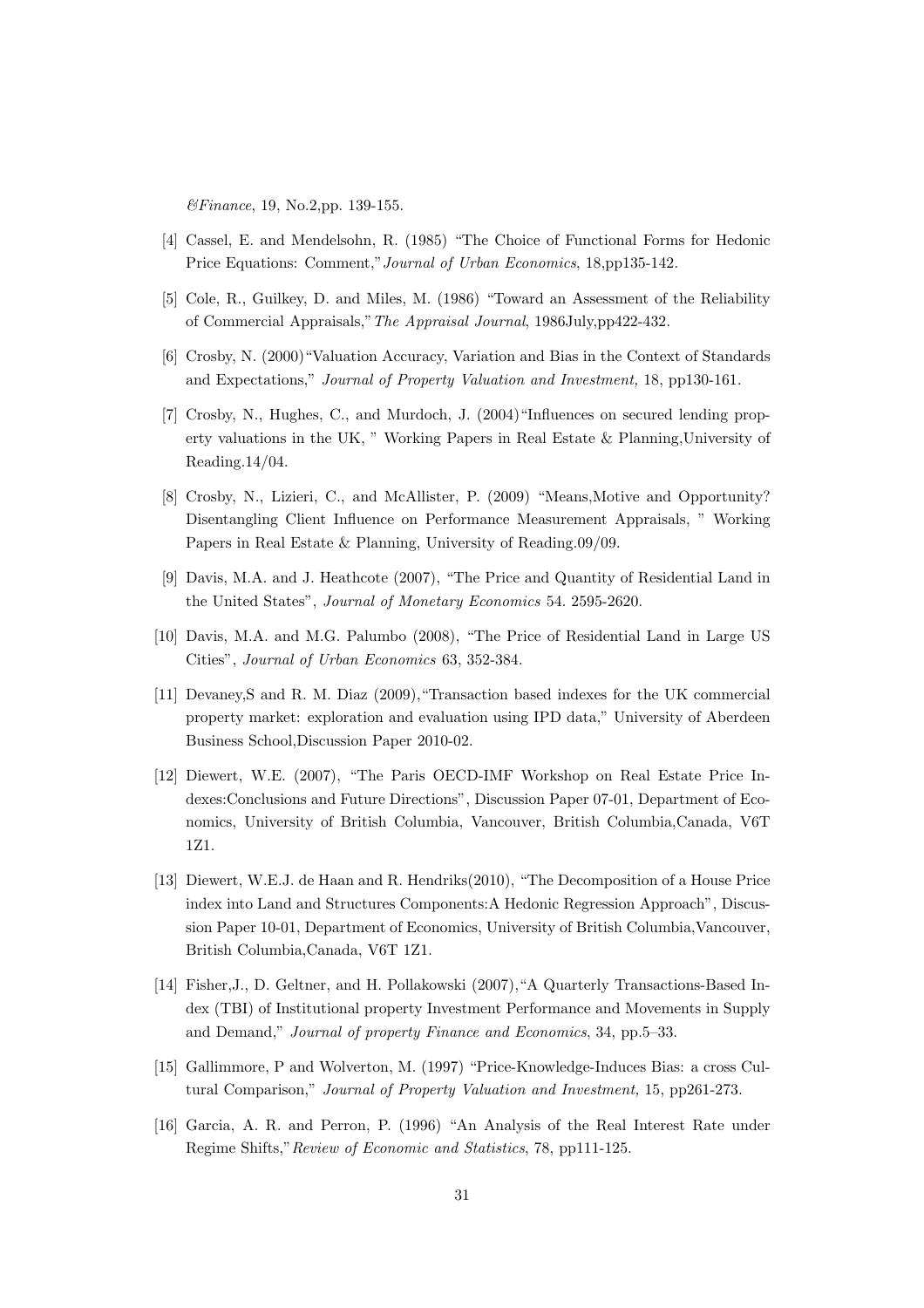- [17] Geltner, D. (1997) "The Use of Appraisal in Portfolio Valuation and Index Construction," *Journal of Property Valuation and Investment,* 15, pp423-447.
- [18] Geltner, D. (1998) "How Accurate is the NCRIEF Index, and who cares"*property Finance*, 14, pp.25-37.
- [19] Geltner, D., Graff, R. and Young, M. (1994) "Random Disaggregate Error in Commercial Property: evidence from the Russell-NCRIEF database,"*Journal of property Research,* 19,pp. 403-419.
- [20] Glaeser, E.L. and J. Gyourko (2003), "The Impact of Building Restrictions on Housing Affordability", *Economic Policy Review* 9, 21-39.
- [21] Gyourko, J. and A. Saiz (2004), "Reinvestment in the Housing Stock: The Role of Construction Costs and the Supply Side", *Journal of Urban Economics* 55, 238-256.
- [22] Jefferies, D. (1997) "Experimental Measurement Uncertainty", occasional notes in electronic series, available at: http://www.ee.survey.ac.uk/personal/ D. Jefferies/error.html.
- [23] Johan, Bay and Pierre Perron, (1998) "Estimating and Testing Linear Models with Multiple Structural Changes," *Econometrica*, 66,pp47-78.
- [24] Kinnard, W. N, Lenk, M. M., and Worzala, E. M, (1997) "Client Pressure in the Commercial Appraisal Industry: How Prevalent is it," *Journal of Property Valuation and Investment,* 15, pp233-244.
- [25] Nishimura K. G. (1999) "Expectation Heterogeneity and Excessive Price Sensitivity in Land Market," *Japanese Economic Review* 50, pp27-44.
- [26] Nishimura,K.G and C.Shimizu, (2003) , "Distortion in Land Price Information-Mechanism in Sales Comparables and Appraisal Value Relation-," Center of International Research on the Japanese Economy Discussion Paper(University of Tokyo) ,No.195.
- [27] Quan, D. and Quigley, J. M. (1991) "Price Formation and the Appraisal Function in property Markets," *Journal of property Markets and Economics*, 4, pp127-146.
- [28] Quigley, J. M. (1995), "A Simple Hybrid Model for Estimating property Price Indexes," *Journal of Housing Economics*, 4, pp.1-12.
- [29] Royal Institution of Chartered Surveyors(2003)., *Property Valuation: the Carlsberg Report*.,RICS, Rport produced by a Working Party chaired by Sir Bryan Carlsberg and commissioned by the Chairman of the RICS Valuation Faculty. accessed 18 September 2003.
- [30] Royal Institution of Chartered Surveyors(2012)., *RICS Valuation Professional Standards Incorporating the International Valuation Standards*,RICS(March 2012).